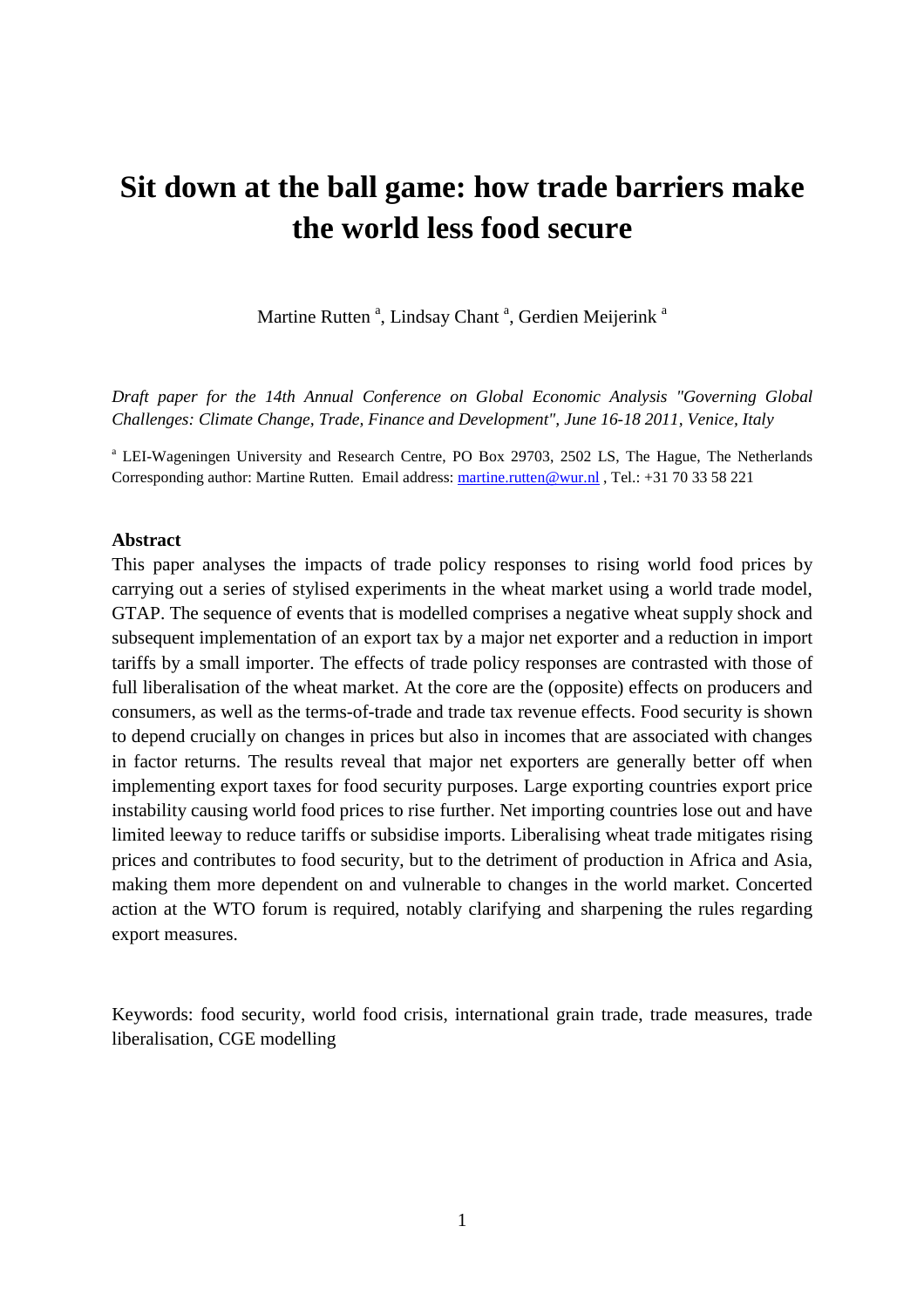#### **1. Introduction**

 $\overline{a}$ 

Sharp increases in food prices have taken place throughout history. In any market, rising prices simply serve to signal increasing scarcity, which, in an ideal world, induces producers to increase their supply (and consumers to reduce their demand) so as to restore equilibrium. The recent food price peaks of 2007-08 and 2010-11, however, are different in terms of their global reach and their degree of volatility. In contrast with the past, when low food prices were a concern to policy makers, food prices are expected to remain high in the near future (OECD-FAO, 2010). This poses a tremendous challenge to food security around the globe, especially for those living on or close to the poverty line. The FAO estimates that approximately 75 million more people became malnourished as a result of the 2007-08 price peak (OECD-FAO, 2008). According to the World Bank over 100 million people were driven into poverty, with 44 million additional people falling into poverty since June 2010 (World Bank, 2011). This, in turn, has caused a wave of civil unrest across poor countries in Africa, Asia and Latin America, and most recently in the Middle East. Given the likely further knock-on effects for the rest of the world in terms of rising oil prices and rising cost of food, it is no surprise that the issue of rising food prices is high on the international policy agenda.

The recent food price crises have prompted abundant research into the underlying causes, focusing primarily on short and long-run demand and supply side factors.<sup>1</sup> Only recently, emphasis has been placed on the role of trade shocks and policies (Anderson, 2009; DEFRA, 2010 Annex 3; Dollive, 2008; Heady, 2010; Karapinar and Häberli, 2010; Kim, 2010; Mitra and Josling, 2009; Valdés, 2010). During the food price crisis of 2007-08 many countries implemented trade measures to shield domestic markets from the sharp international price rises, including export taxation and/or quantitative restrictions on exports (in the extreme resulting in outright bans), and reductions in import tariffs. Of 81 developing countries covered in a recent survey, 25 were found to have implemented export restrictions or bans and 43 were found to have reduced import tariffs (Demeke et al., 2009). Justifications for such trade measures are multiple and include the generation of government revenues (in the case of export taxes), lowering intermediate input prices to the benefit of processing industries (infant industry argument), price stabilisation for farmers, improving food security for consumers, income redistribution (from producers to consumers and, in case of export taxes, to the government), retaliation to tariff escalation, improving the terms-of-trade (in the case of export taxes), the large gaps between successive crops that need to be bridged, low domestic purchasing power that prevents producers to service the domestic market and a variety of political, social and environmental reasons (Bouët and Laborde Debucquet, 2010; Defra, 2010 Annex 3; Kim, 2010; Mitra and Josling, 2009). The dominant reason for resorting to trade measures in the food price crises of 2007-08 and more recently in 2010-11 seems to have been food security. Whilst such measures prevent domestic prices from rising further and so safeguard domestic food security, they do push world food prices to even higher levels and, like a domino effect, drive more countries to follow suit thereby perpetuating high food prices, reducing the impact of each country's initial action on its domestic price, and exacerbating food insecurity around the world. In the extreme case, if

<sup>&</sup>lt;sup>1</sup> See Abott et al. (2008) for an overview of the literature, and Piesse and Thirtle (2009) for a review of recent food commodity price events.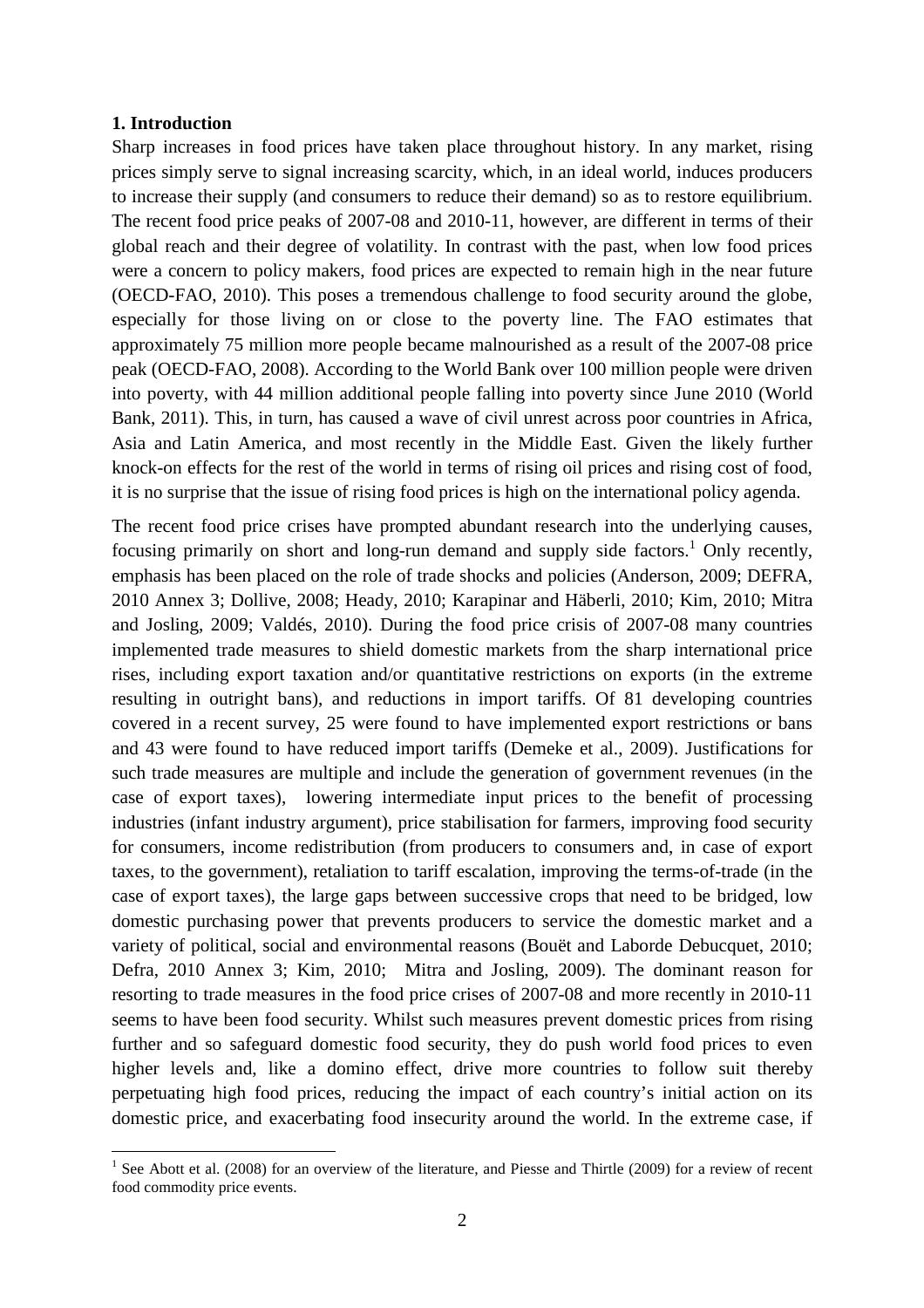exporters and importers are determined to fully offset the impact of the original price shock on their domestic prices, the world would enter into an infinite loop (Martin and Anderson, 2010). The concern with respect to trade measures is not so much related to those taken on the import side as it is to those taken on the export side, since export taxes and/or quantitative restrictions, as opposed to reductions in import tariffs, restrict rather than promote trade and prevent international markets from carrying out their designated role of signalling changes in scarcity and market smoothing (Anderson, 2009). Importers' behaviour to offset food price rises is also constrained by the greater marginal costs imposed onto themselves, most importantly in the form of losses in import tariff revenues and potentially the requirement of introducing import subsidies, which is limited by fiscal constraints (Martin and Anderson, 2010).

Recently, some effort has been made to quantify the impact of trade policy and shocks in exacerbating the food price crisis. Specifically, Dollive (2008) presents quantitative evidence on the impact of export restrictions in the maize and wheat markets. Heady (2010) adds to this analysis by systematically tracking export volumes and prices in the world's largest grain markets. He finds that large surges in export demand precede the price surges which, together with back-of-the-envelope estimates of their price impacts, suggests that trade events played a much larger role than previously thought. We follow up on the suggestion made by Heady (2010, p.11) that "economic modellers would do well to consider endogenizing trade shocks, or at least exploring how random shocks might affect their predictions". Specifically, we simulate impacts of an adverse supply event in the world market for wheat (in Oceania) and interrelated trade policy actions around the globe that are motivated by the wish to stabilise domestic wheat prices to pre-shock levels. With respect to the latter, we firstly introduce an export tax on wheat by a major net exporter (India) and subsequently a reduction in import tariffs on wheat by a small net importer (Tanzania). We implement the shock and policy responses in the context of a worldwide Computable General Equilibrium (CGE) model.

Using the stylised experiments, we not only aim to quantify the contributions of trade policies in exacerbating food price rises, but also their consequences for producers, owners of factors of production, households and governments around the world. The incremental fashion in which we implement the scenarios allows for an assessment of the relative contributions of each policy action. Moreover, the decomposition of welfare impacts over the various actors in the economy and countries and/or regions in the world makes visible the trade-offs inherent to the measures taken, notably between producers and consumers and between net wheat exporters and importers, who have an interest in, respectively, higher and lower wheat prices. The analysis is also able to elucidate the mechanisms that determine overall food security, notably price effects and income effects that are related to changes in underlying factor returns. Our analysis forms a substantial improvement over more aggregative econometric analyses, such as that by Mitra and Josling (2009), that is unable provide this level of detail.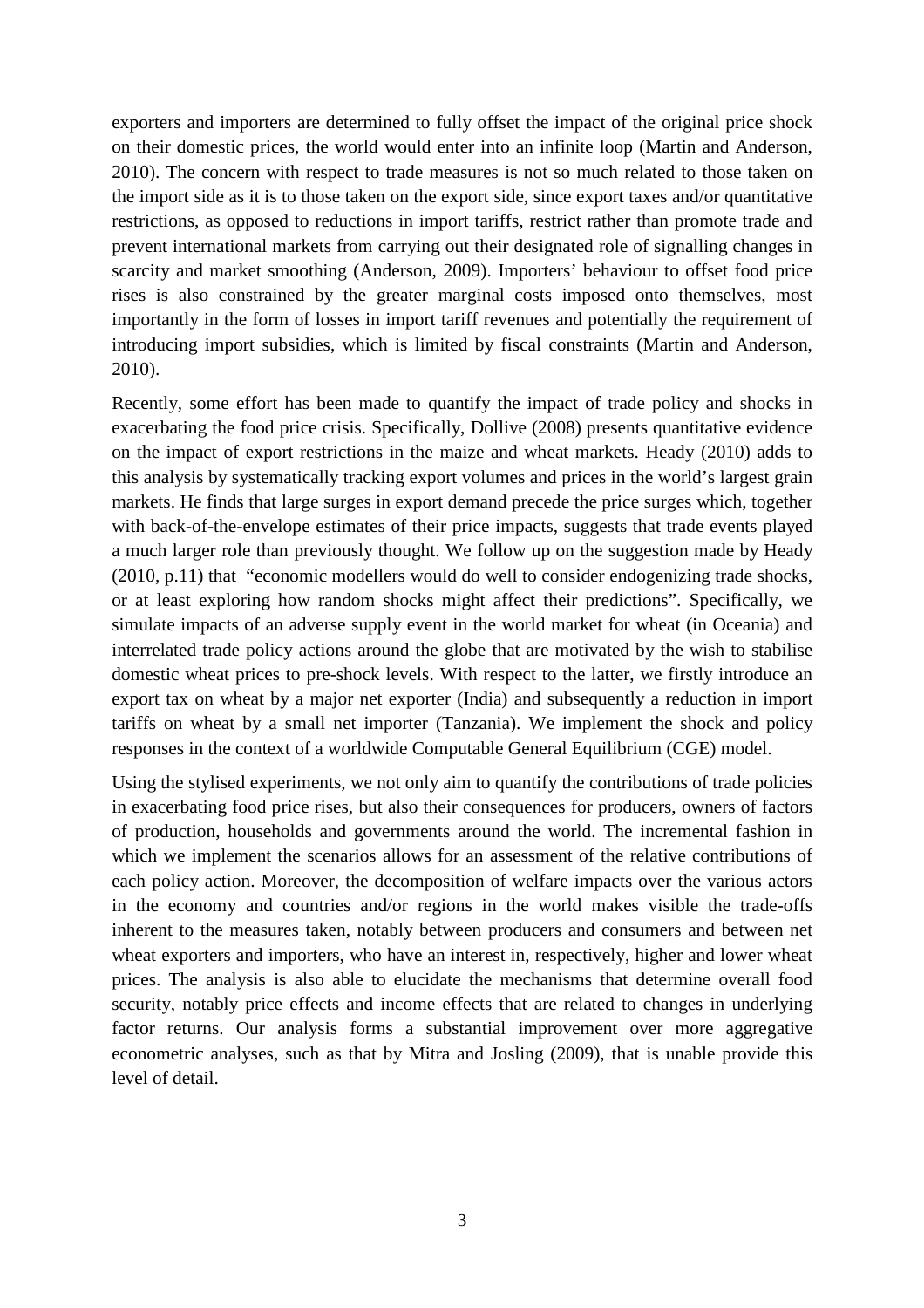A second objective of this paper is to inform the debate on whether or not liberalising agricultural trade will mitigate or worsen food price volatility and food security.<sup>2</sup> We do this by contrasting aforementioned scenarios with a scenario in which worldwide trade in wheat is liberalised. Our analysis adds to the paper by Bouët and Laborde Debucquet (2010) which incorporates similar shock and trade policy response scenarios in a global CGE setting but does not present a full liberalisation scenario and does not offer the same amount of detail. The resulting shifts in global production and consumption of wheat bear important consequences for the objectives of food security, food sovereignty and the aim of some countries to be self-sufficient in wheat.

This paper is organised as follows. The next section presents the theoretical underpinnings of the economic impacts of export taxes and reductions in import tariffs using a partial equilibrium graphical analysis. The Global Trade Analysis Project (GTAP) model, data and scenario setup used in the applied general equilibrium analysis is described in section 3. Section 4 presents the results of the scenarios. The final two sections discuss the main findings and present conclusions and policy implications.

### **2. The economic impacts of trade measures: a graphical exposition**

In this section we examine the economic impacts of export taxes and (reductions in) import tariffs in a low-dimension partial equilibrium analysis. The basic partial equilibrium analysis of trade policy is formulated in terms of one good being traded between one country and the rest of the world, and can be illustrated graphically (Södersten and Reed, 2010 Chapter 10). It enables the understanding of the basic impacts of the trade measures and guides the interpretation of the outcomes of the more complex applied general equilibrium analysis.



**Fig. 1. The economic impacts of export taxes in a small and a large exporting country** 

<sup>&</sup>lt;sup>2</sup> Other quantitative studies in this area include, for example, the study by Hertel et al. (2001) which finds that world-wide trade liberalisation leads to the lowest levels of grain price volatility, with little impact on poverty. Single country studies include Pyakuryal et al. (2010), which finds that trade liberalisation has improved overall food security in Nepal, but with unequal impacts across regions, and Tanaka and Hosoe (2011), which finds little evidence to support the contention that trade liberalisation threatens Japan's national food security.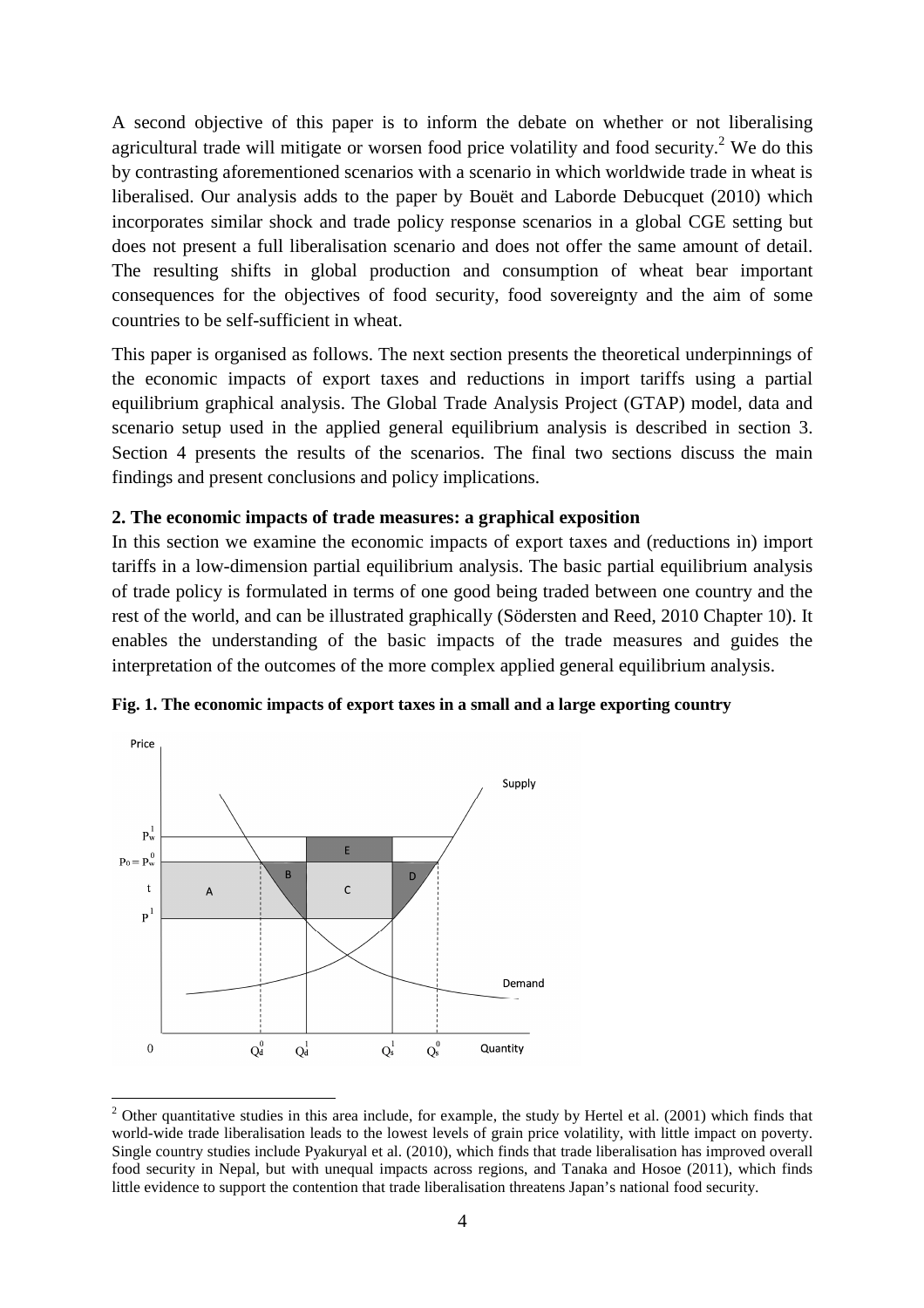Figure 1 shows what happens when either a small exporter that is a price taker or a large exporter that can influence world prices impose an *ad valorem* export tax.<sup>3</sup> In the case of a small country, the initial domestic price is  $p^0$ , which in an open economy is equal to the world price. At this price domestic demand equals  $Q_d^0$ , domestic supply equals  $Q_s^0$  and the difference  $(Q_s^0 - Q_d^0)$  is exported. When exports are taxed by t, the domestic price falls to  $p^1$ , with the world price remaining at  $p^0$ . At  $p^1$ , domestic supply falls to  $Q_s^1$ , while domestic demand increases to  $Q_d^1$ . As a consequence, less is exported from the small country  $(Q_s^1$ - $Q_d^1$ ). Domestic consumers benefit from the export tax because they consume more  $(Q_d^1 - Q_d^0)$ at a lower price  $(p<sup>1</sup>)$ . This benefit, the change in the consumer surplus, amounts to the light grey shaded area under A. Conversely, domestic producers are at a disadvantage as they produce less  $(Q_s^0 - Q_s^1)$  at a lower price  $(p^1)$ . This loss, the change in the producer surplus, amounts to the total shaded area  $(A + B + C + D)$ . The export tax that is levied by the government increases public revenues by t times the level of exports  $(Q_s^1 - Q_d^1)$ , which amounts to the light grey shaded are under C. Summing the benefits (for consumers and the government) and losses (for producers) results in a net welfare loss, the dead-weight loss, that can be represented by the dark grey shaded areas under B and  $D^4$ . For a large country, similar effects occur with one major difference, which is that, as a result of the export tax imposed by the government, world supply falls substantially, which pushes the world price upwards from  $P_w^0$  to  $P_w^1$ . The benefits for domestic consumers and the loss to domestic producers remain the same. However, tax revenues are increased by the dark grey shaded area under E because the world price rises to  $p_w^1$ , which represents an improvement in the country's terms-of-trade. Consequently, whereas a small exporting country is always worse off in total when it implements an export tax, a large exporting country may be better off if the terms-of-trade gain exceeds the dead-weight loss (i.e. the area E exceeds that of  $B + D$ ).<sup>5</sup>

We start the analysis from the importer's perspective by first discussing the impacts of introducing an import tariff and subsequently the impacts of a reduction in the import tariff. Figure 2 shows what happens when either a small importer that is a price taker or a large importer that can influence world prices impose an *ad valorem* import tariff.<sup>6</sup> In the case of a small country, the initial domestic price is  $p^0$ , which in an open economy is equal to the world price. At this price domestic demand equals  $Q_d^0$ , domestic supply equals  $Q_s^0$  and the difference  $(Q_d^0 - Q_s^0)$  is imported. When a tariff t is levied on imports, the domestic price rises to  $p^1$ , with the world price remaining at  $p^0$ . At  $p^1$ , domestic supply increases to  $Q_s^1$ , while

<sup>&</sup>lt;sup>3</sup> The treatment of export taxes closely follows that of Bouët and Laborde Debucquet (2010).

<sup>&</sup>lt;sup>4</sup> Note that the size of the welfare loss depends on the slope of the demand and supply curves, the latter depicted to be elastic in that producers are assumed to respond to changes in prices. In reality, given the time it takes before a new crop is ready to be harvested, this may take some time, resulting in an inelastic (vertical) supply curve in the short-run which reduces the welfare loss to the dark grey shaded area under B. The situation depicted in Figure 1 is thus representative of the long-term.

<sup>5</sup> Our analysis makes the usual *ceteris paribus* assumption, i.e. that all else remains the same. As Bouët and Laborde Debucquet (2010) note it could well be that the rise in the world price could lead other countries to produce and export more so that world prices fall, partly offsetting the effect of the large country export tax. However, as noticed before, other countries that are concerned about food security could also be induced to impose an export tax thus further pushing up world prices.

<sup>&</sup>lt;sup>6</sup> The treatment of import tariffs follows that of Krugman and Obstfeld (1994, Chapter 9). As before we assume that the situations described are representative of the long term and we assume the *ceteris paribus* condition in that all else remains the same.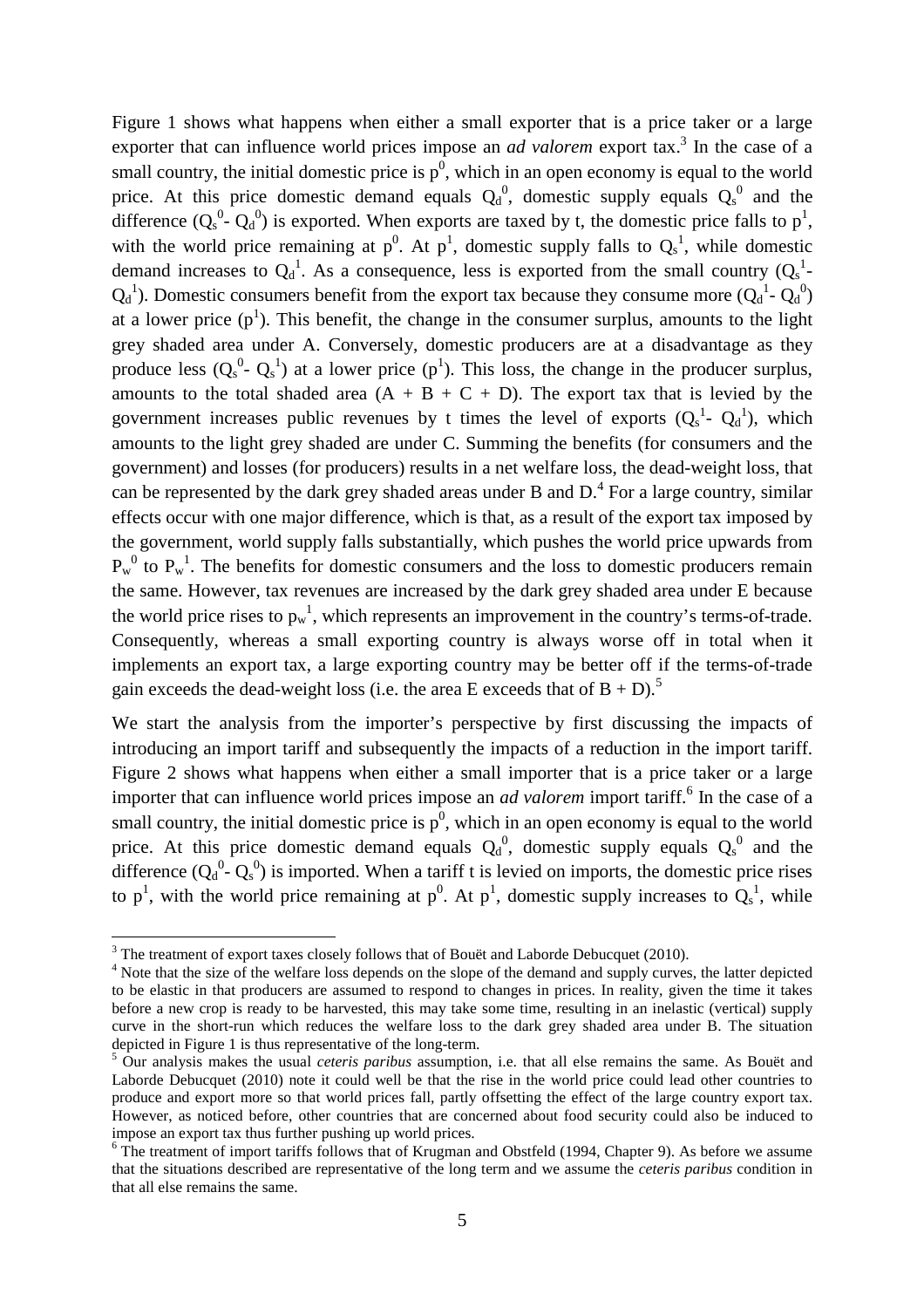domestic demand falls to  $Q_d^1$ . As a consequence, less is imported from the small country  $(Q_d^1 - Q_s^1)$ . Domestic consumers lose out from the import tariff because they consume less  $(Q_d^0$ -  $Q_d^1)$  at a higher price  $(p^1)$ . This loss is captured by the change in the consumer surplus represented by the total shaded area  $(A + B + C + D)$ . Conversely, domestic producers benefit as they produce more  $(Q_s^1 - Q_s^0)$  at a higher price  $(p^1)$ . This benefit is captured by the change in the producer surplus, as indicated by the light grey shaded area under A. The import tariff that is levied by the government increases public revenues by t times the level of imports  $(Q_d^1 - Q_s^1)$ , which amounts to the light grey shaded are under C. Summing the benefits (for producers and the government) and losses (for consumers) results in a net welfare loss, the dead-weight loss, that can be represented by the dark grey shaded areas under B and D. For a large country, similar effects occur with one major difference, which is that, as a result of the import tariff imposed by the government, world demand falls substantially, which lowers the world price from  $P_w^0$  to  $P_w^1$ . The benefits for domestic consumers and the loss to domestic producers remain the same. However, tax revenues are increased by the dark grey shaded area under E because the world price falls to  $p_w^1$ , which represents an improvement in the country's terms-of-trade. Consequently, whereas a small importing country is always worse off in total when it implements an import tariff, a large importing country may be better off if the terms-of-trade gain exceeds the dead-weight loss (i.e. the area E exceeds that of  $B + D$ ).





We now continue our analysis starting from the situation in which a distorting import tariff is in place, as depicted in Figure 2, and derive the changes caused by reducing the import tariff. If a small country in this second-best situation were to reduce the import tariff it imposed on the good in question, the losses to consumers (area  $A + B + C + D$ ) would fall, whereas the gains to producers (area A) and the government (area C) would fall too. In total, the welfare distortion created by the import tariff (area  $B + D$ ) is reduced. For the large country, in addition to aforementioned effects, the terms-of-trade now deteriorates (the world price rises) as a result of which the additional tax revenues (area E) fall. In total, this country could now be worse off depending on the magnitude of the terms-of-trade loss viz-a-viz the dead-weight gain effects. The benefits for both the small and the large country will be converted into sure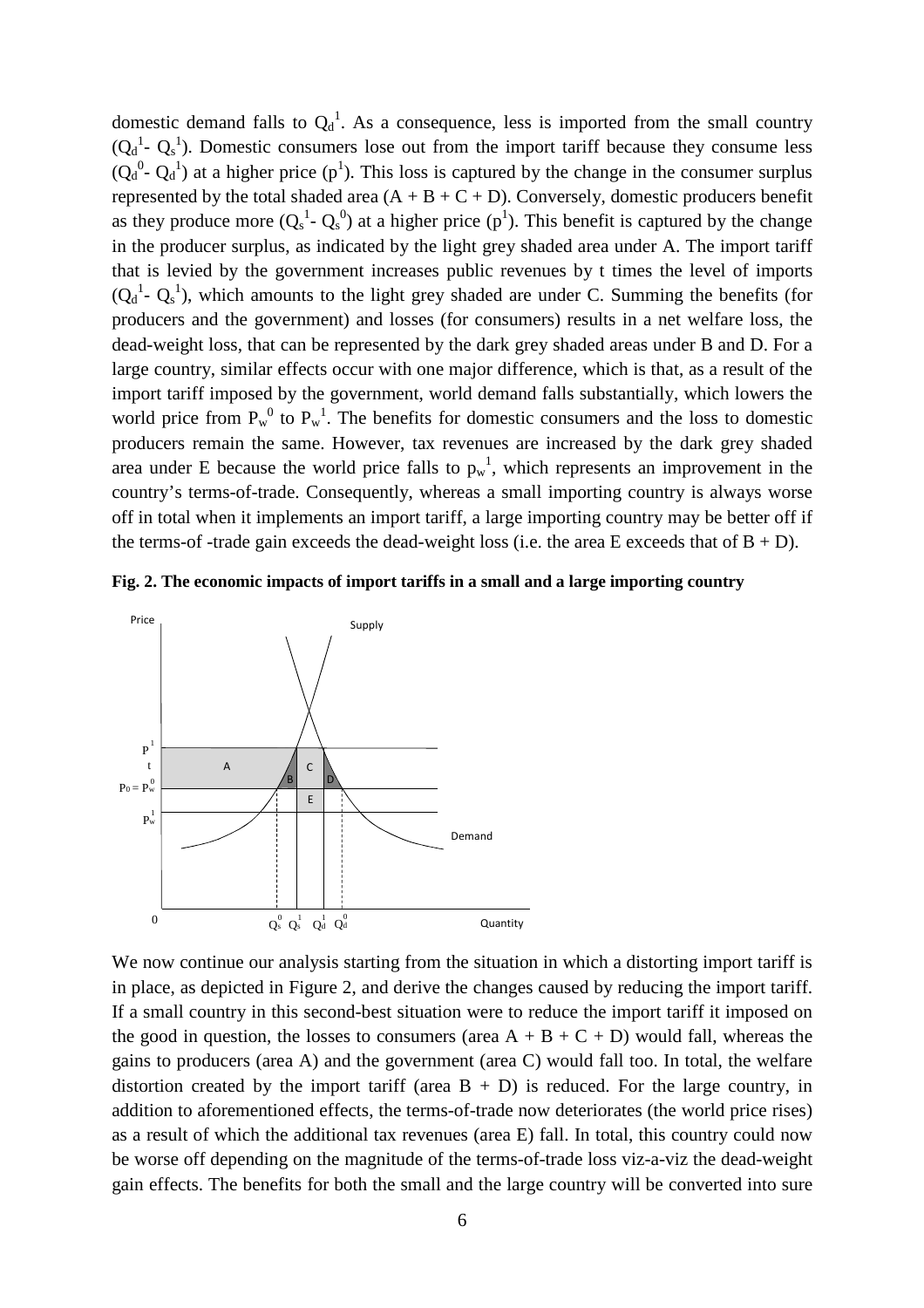losses if the import tariff is reduced by so much that it becomes a subsidy. Whereas consumers would benefit and producers would lose out from the fall in the domestic price caused by a subsidy, the government in addition has to pay for the import subsidy. In the case of a large country, the cost of the subsidy is higher due to the deterioration in the terms-oftrade as world price rises. As a result, both the small and large country will be worse off.

We've assumed throughout the analysis that a dollar's worth of the gains and losses that accrue to different actors are worth the same and so that we could simply add them up to get the total net gain (loss) for the country implementing the trade measure. Since concerns for food security currently dominate the policy agenda of countries around the world this is unlikely to be the case for agri-food markets; countries may thus be observed behaving 'irrationally' by implementing trade measures that result in overall welfare losses to the benefit of local consumers who profit from higher levels of consumption at lower prices. The stylised experiments carried out in section 4 shed further light on whether this may have been the case or not. We also relax the *ceteris paribus* assumption implicit in the partial equilibrium analysis that all else remains the same by allowing for responses by other actors in a full-fledged model of the world economy.

#### **3. Empirical model**

For the empirical analyses in this paper we employ the comparative static multi-regional general equilibrium Global Trade Analysis Project (GTAP) model. The GTAP model accounts for the behaviour of households, firms and governments in the global economy and how they interact in markets. The model has been widely used as a tool for global trade analysis. In line with other Computable General Equilibrium (CGE) models, the GTAP model incorporates profit and utility maximisation behaviour of producers and consumers, perfectly competitive markets which clear via price adjustments, constant returns to scale in production, and the Armington assumption in trade which differentiates domestic and imported goods by origin. In contrast with other models, the GTAP model has been constructed around a 'representative regional household', which collects all income that is generated in the economy (both from the employment of endowments as well as from various (net) taxes) and allocates it over private household and government expenditures on commodities and savings for investment goods. Savings and investments are linked via a global banking sector. Private household consumption behaviour is modelled via a nonhomothetic constant difference of elasticity (CDE) function, which allows for non-constant marginal budget shares and is calibrated using data on price and income elasticities. Finally, all policy interventions, including those pertaining to trade, are incorporated via price wedges. The standard GTAP model has been documented in Hertel (1997) and is available from the GTAP Center (www.gtap.agecon.purdue.edu). In agriculture, we extend the standard GTAP model by adding a more elaborate two-level nested constant elasticity of substitution (CES) production structure, which allows for (imperfect) substitution between and within value added and intermediate inputs, drawn from GTAP-AGR (Keeney and Hertel, 2005).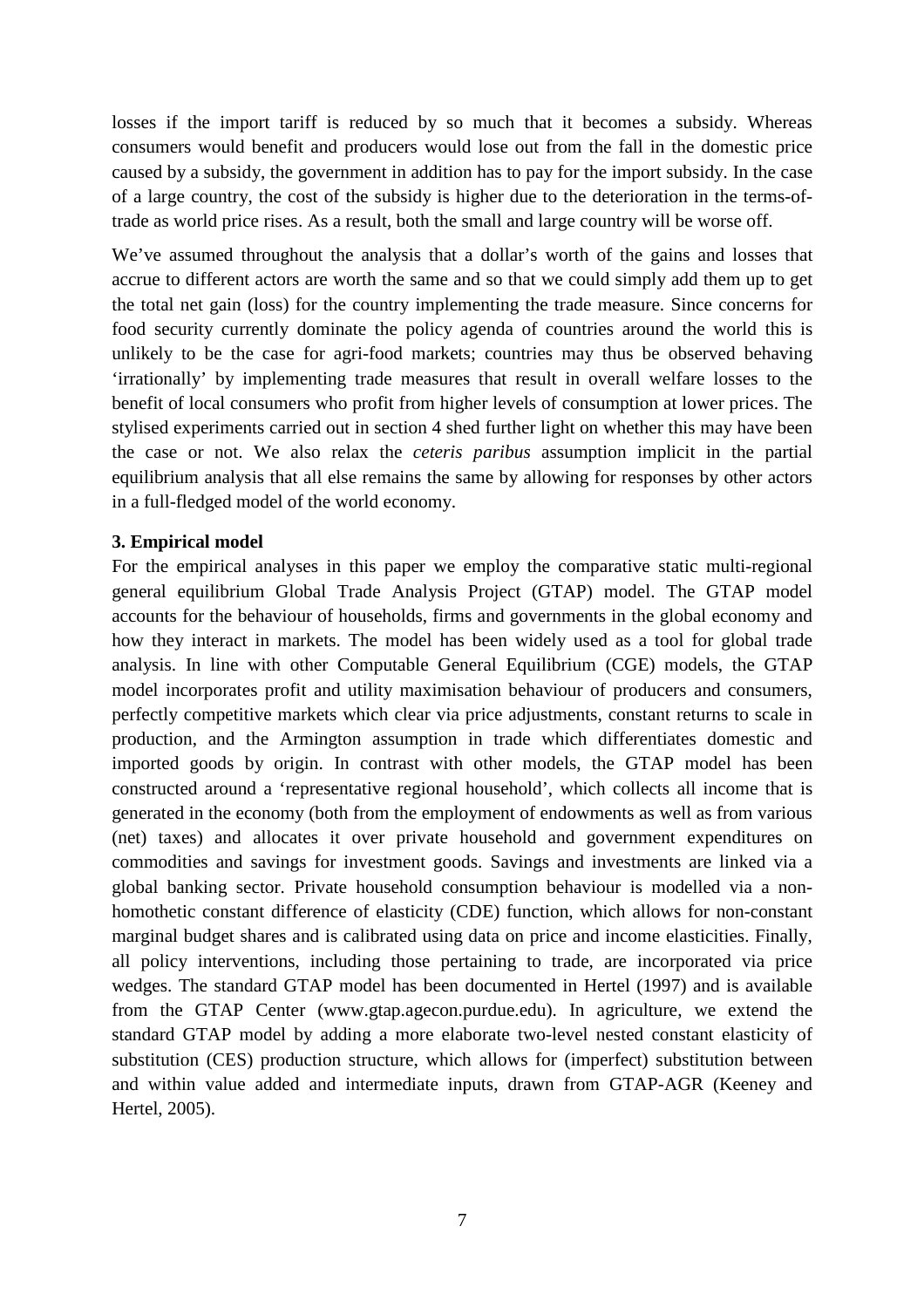|                       |                                                                                                  | Net trading position <sup>a</sup> |       |                 |  |
|-----------------------|--------------------------------------------------------------------------------------------------|-----------------------------------|-------|-----------------|--|
| <b>Country/Region</b> |                                                                                                  | <b>Rice</b>                       | Wheat | Other<br>grains |  |
| <b>NLD</b>            | The Netherlands                                                                                  | M                                 | M     | M               |  |
| <b>EU26</b>           | EU, excluding the Netherlands                                                                    | M                                 | E     | M               |  |
| <b>USC</b>            | United States and Canada                                                                         | E                                 | E     | E               |  |
| <b>ARG</b>            | Argentina                                                                                        | E                                 | E     | E               |  |
| <b>LACR</b>           | Rest of South and Central America,<br>and Caribbean                                              | M                                 | M     | M               |  |
| ME                    | Middle East: Iran, Turkey, Egypt,<br>Arabian Peninsula and Fertile<br>Crescent, excluding Cyprus | M                                 | M     | M               |  |
| <b>FSU</b>            | Post-Soviet states, excluding Baltic<br>states                                                   | M                                 | E     | E               |  |
| <b>CHN</b>            | China                                                                                            | E                                 | M     | E               |  |
| <b>IND</b>            | India                                                                                            | E                                 | E     | E               |  |
| <b>ARP</b>            | Other major Asian rice producers<br>and exporters: Thailand, Vietnam,<br>Pakistan                | E                                 | M     | E               |  |
| <b>SEAR</b>           | Rest of South and East Asia                                                                      | M                                 | M     | M               |  |
| <b>OCE</b>            | Oceania: New Zealand, Australia<br>and Pacific Islands                                           | E                                 | E     | E               |  |
| <b>TZA</b>            | Tanzania                                                                                         | M                                 | M     | E               |  |
| <b>ROA</b>            | Rest of Africa                                                                                   | M                                 | M     | M               |  |
| <b>ROW</b>            | Rest of the World (rest of North<br>America and Europe)                                          | M                                 | M     | E               |  |

#### **Table 1 List of regions, sectors and factors of production in the model**

# **Sectors Factors of production**

| Pdr             | Paddy rice                     | Unskilled labour         |
|-----------------|--------------------------------|--------------------------|
| Wht             | Wheat                          | Skilled labour           |
| Gro             | Other grains (including maize) | Capital                  |
| FoodPrim        | Other primary food categories  | Land                     |
| <b>FoodProc</b> | Processed food categories      | <b>Natural Resources</b> |
| <b>Mnfcs</b>    | Manufacturing industry         |                          |
| Serv            | <b>Services</b>                |                          |

<sup>a</sup>Using GTAP V7 data from 2004; M = Net importer; E = Net exporter

## *3.1 Model data and aggregations*

The model is calibrated to 2004 data, using version 7 of the GTAP database (www.gtap.agecon.purdue.edu/databases/default.asp). The GTAP commodities are aggregated into seven categories (Table 1), distinguishing the most important types of grain, i.e. rice, wheat, and other grains (including maize), alongside other primary and processed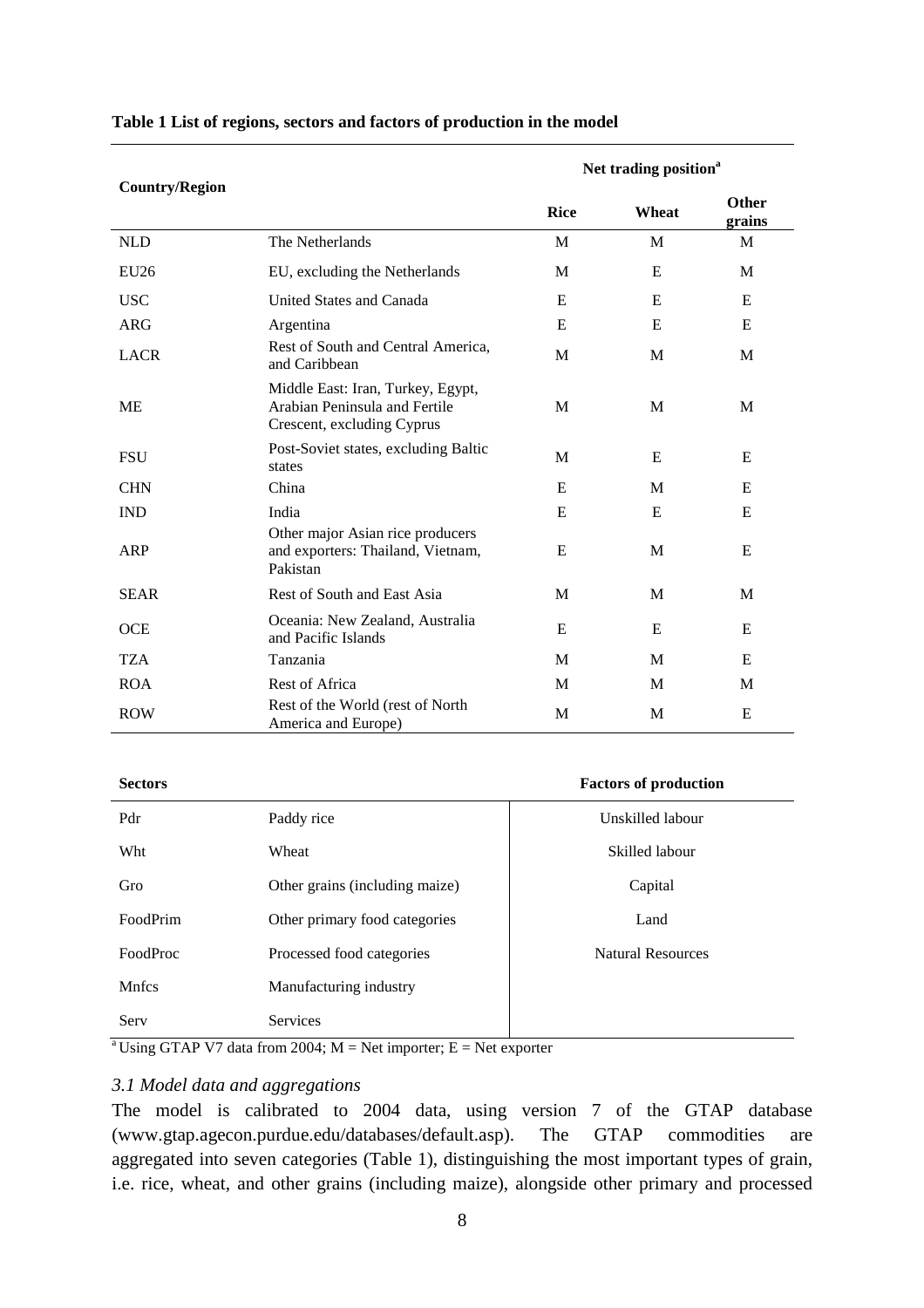food, manufacturing and services sectors. The GTAP regions are aggregated into fifteen countries and/or regions (Table 1), distinguishing the most important net exporters and importers on the world markets for grains, many of which acted in view of the price hikes of 2007-08. The Netherlands is identified separately as this study was originally carried out for the Dutch Ministry of Agriculture and Innovation. Tanzania is also separated from the rest of Africa to analyse the impacts of high grain prices and policy responses for a 'typical' African country that is both highly dependent on grain imports (especially wheat), but also a small producer of grains (notably other grains).Whilst the focus of this study is to analyse shocks and policy responses in the market for wheat, the model is suitable for further analyses of shocks and policy interventions in other grain markets. The model retains the standard GTAP specification of five factors of production (Table 1), including fully mobile skilled and unskilled labour and capital, and land and natural resources that sluggishly adjust to changes in factor returns.

### *3.2 Simulation scenarios*

The model has been updated to 2010 using USDA's ERS data on annual GDP and population growth (www.ers.usda.gov/data/macroeconomics). Specifically, we assume that skilled and unskilled labour endowments grow in line with population and that capital grows in line with GDP. All other endowments are assumed to remain unchanged. We subsequently carry out four stylised 'what if' scenarios to examine the impact of rising wheat prices under protectionist and free-trade policy responses.

Scenario 1 represents a situation in which a negative supply shock occurs in a major wheat producing country that reduces productivity of land in that country's wheat sector by 25%. We assume that the supply shock occurs in Oceania (mainly Australia), a large exporting region that has been grappling with drought and floods in the recent past.

In scenario 2, a large exporting country that is concerned with domestic food security reacts to the higher world price for wheat by placing a tax on wheat exports. The export tax is (endogenously) set at a level which maintains the domestic supply price at the baseline level, i.e. before the wheat price rose from the negative supply shock. We assume that the export tax response is carried out by India, a large wheat exporter that in reality has suspended wheat exports since 2007.

Scenario 3 simulates the response of an African wheat importing country that is concerned with domestic food security and so lowers its tariffs on wheat imports. Import tariffs are (endogenously) reduced so as to maintain the domestic supply price at the baseline level, i.e. before the wheat price rose from the negative supply shock. We assume that the import tariff response is taken up by Tanzania, a typical African country that is highly dependent on imports of wheat but is also a small producer of wheat. Tanzania reduced import tariffs on cereals to "ease food shortages, with the objective of easing food prices" (Tanzania Ministry of Finance and Economic Affairs, 2008 p.1). Many African countries typically have to balance the interests of grain producers and consumers. In this scenario the latter are assumed to dominate.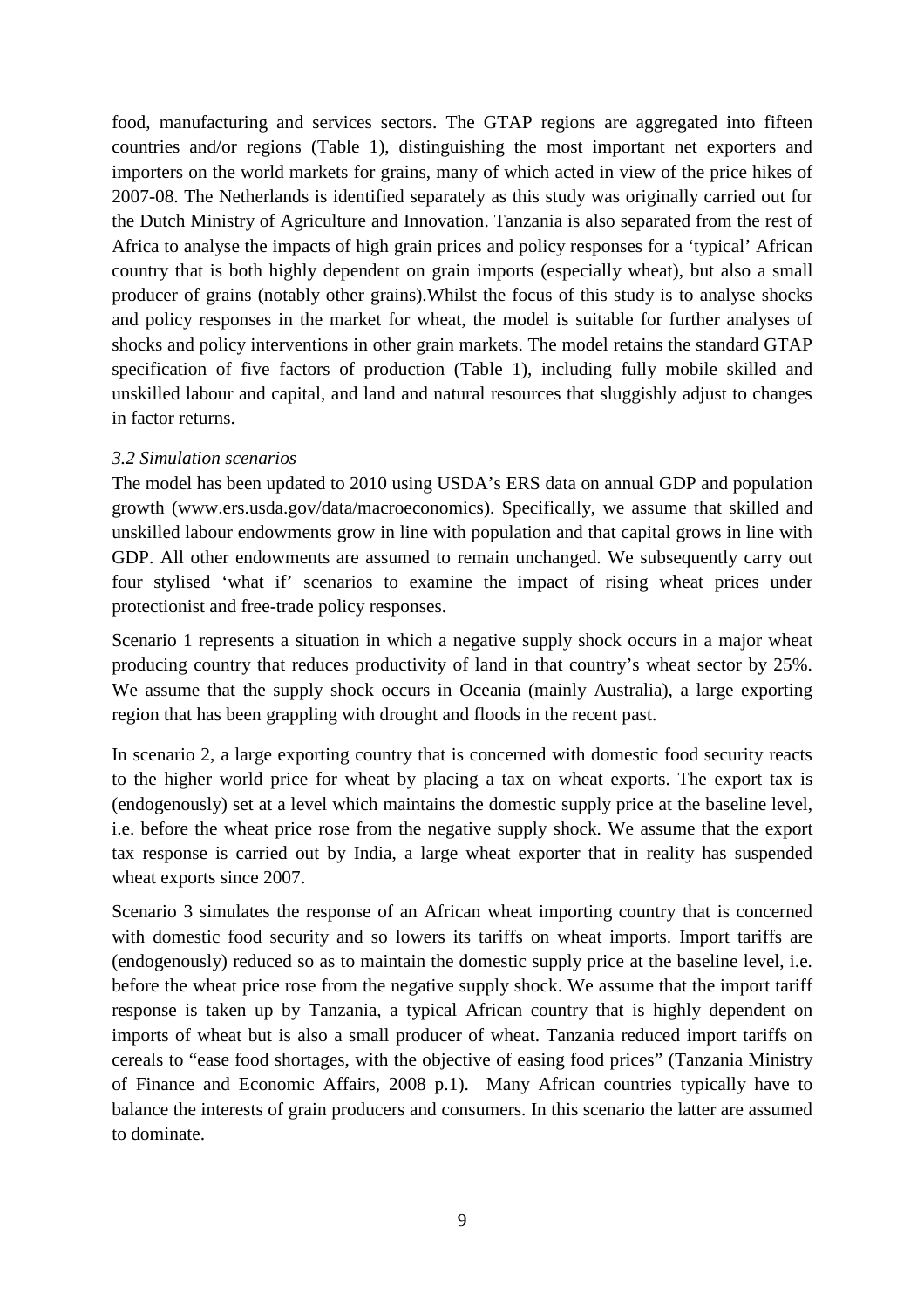Scenario 4 provides a contrasting picture in which all regions in the world, instead of taking protectionist measures, liberalise (i.e. reduce to zero) both export taxes and import tariffs for wheat in the face of higher prices. This scenario offers a way to evaluate whether a concerted trade liberalisation response improves food security through lower prices and increases welfare compared to the reactionary responses by large exporting countries as observed during the 2007-08 food price crisis. As this scenario involves reducing import tariffs on wheat across the globe, it roughly speaking extends scenario 3, in which only one importing country (Tanzania) was assumed to reduce its import tariffs on wheat.<sup>7</sup>

Scenarios 1-3 are introduced incrementally, so as to allow the contribution of each trade policy response to the various effects to be identified. Scenario 4 includes the supply shock and full trade liberalisation of the wheat market and acts as a comparator to the results of the other scenarios. In each case, the wheat shock and trade policy responses are introduced in 2010. Due to the comparative static nature of the model, the results of the experiments are indicative of what may happen in the long-term.<sup>8</sup>

#### **4. Simulation results**

 $\overline{a}$ 

For each of the supply shock and policy response scenarios we first consider effects on the domestic economy of the country where the shock or response occurs. Following Bouët and Laborde Debucquet (2010), we focus on the four most important effects of trade measures as identified in the partial equilibrium analysis of the previous section, namely the effect on wheat consumers, i.e. private households (the 'food security effect'), the effect on wheat farmers (the 'anti-farmer effect'), the effect on the overall terms-of-trade and the effect on overall trade tax revenues. We place these effects in the context of changes in the wider economy so as to also capture changes in overall food security (i.e. impacts on the entire food bundle, not that of wheat alone). We then discuss the impacts on the other countries and/or regions in the world, also by means of the four mechanisms. In order to evaluate how the underlying mechanisms play out at the country level, we present welfare impacts across the globe. The trade policy scenarios are contrasted with the scenario of full liberalisation of the wheat market in terms of the four effects and overall welfare impacts.

 $<sup>7</sup>$  As will become evident, this is not entirely correct as the unitary action by Tanzania that is required to stabilise</sup> domestic wheat prices to pre-shock levels actually implies subsidising wheat imports from certain source regions. Moreover, Tanzania responds in reaction to the adverse supply shock in Oceania and India's subsequent action to tax its wheat exports. In the wheat trade liberalisation scenario, neither wheat export taxes/import tariffs nor wheat import tariff to subsidy swaps arise as all trade policy instruments for wheat are assumed to fall to zero.

<sup>&</sup>lt;sup>8</sup> In line with, for example, Heady (2010), one may argue that such a comparative-static simulation model is only suitable to assess economic behaviour under 'normal conditions' (i.e. in the absence of large and unexpected shocks an policy responses as those that occurred during the food price crises). Not only do demand and supply elasticities that underpin the model reflect such normal conditions, one may also question the implicit assumptions of market equilibrium and rational economic behaviour. In the absence of good, i.e. agreed-upon and tested, alternatives it seems inappropriate to resort to different assumptions. Moreover, the purpose of our simulations is to trace the contributions of trade policy measures to rising world food prices, which can be interpreted as changes in the behaviour of governments around the world. We do not attempt to analyse how economic behaviour of other actors might change over the course of the cycle.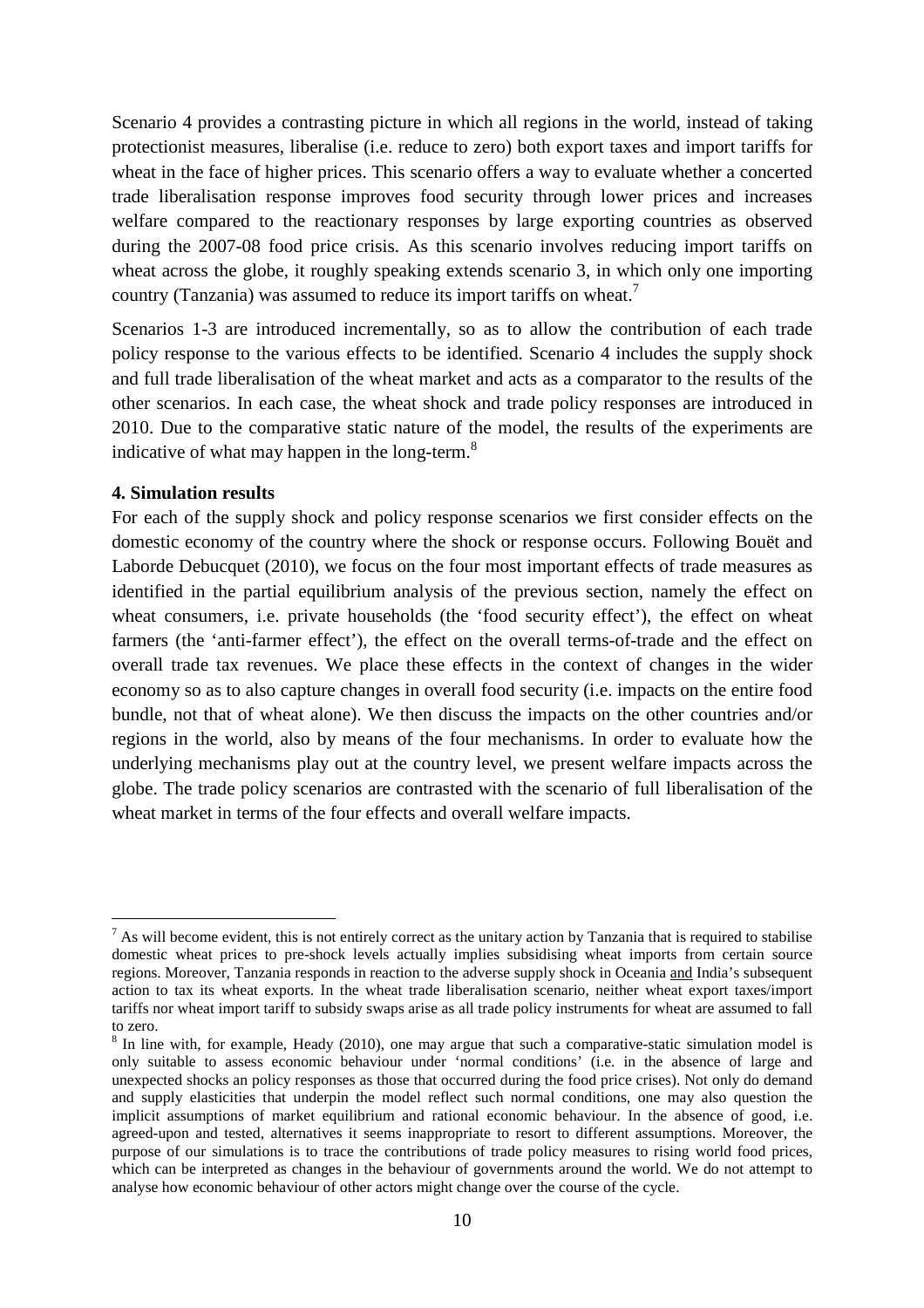| Country/<br>Region | Food security<br>effect (wheat) |          | Anti-farmer effect<br>(wheat) |            | Overall                  | T                         | Welfare impacts (EV)                          |                                       |
|--------------------|---------------------------------|----------|-------------------------------|------------|--------------------------|---------------------------|-----------------------------------------------|---------------------------------------|
|                    | $P_C$ (%)                       | C(%)     | $P_0$ (%)                     | $Q$ $(\%)$ | t.o.t.<br>effect<br>(% ) | revenue<br>effect<br>(% ) | In<br>absolute<br>changes<br>(million<br>US\$ | Relative<br>to GDP<br>in 2010<br>(% ) |
| <b>OCE</b>         | 4.437                           | $-0.146$ | 4.508                         | $-23.32$   | 0.009                    | $-0.122$                  | $-117.62$                                     | $-0.01438$                            |
| <b>NLD</b>         | 0.073                           | $-0.001$ | 0.038                         | 0.377      |                          | $-0.061$                  | $-1.15$                                       | $-0.00019$                            |
| <b>EU26</b>        | 0.113                           | $-0.004$ | 0.072                         | 0.429      |                          | $-0.091$                  | $-22.82$                                      | $-0.00018$                            |
| <b>USC</b>         | 0.428                           | $-0.004$ | 0.434                         | 1.883      | 0.006                    | $-0.113$                  | 86.58                                         | 0.00065                               |
| <b>ARG</b>         | 0.266                           | $-0.029$ | 0.266                         | 0.969      | 0.023                    | $-0.104$                  | 9.44                                          | 0.00493                               |
| <b>LACR</b>        | 0.261                           | $-0.028$ | 0.157                         | 0.668      | $-0.002$                 | $-0.114$                  | $-15.99$                                      | $-0.00070$                            |
| <b>ME</b>          | 0.253                           | $-0.028$ | 0.113                         | 0.701      | $-0.003$                 | $-0.132$                  | $-17.9$                                       | $-0.00126$                            |
| <b>FSU</b>         | 0.145                           | $-0.019$ | 0.146                         | 0.443      | 0.001                    | $-0.125$                  | $-0.61$                                       | $-0.00007$                            |
| <b>CHN</b>         | 0.137                           | $-0.02$  | 0.133                         | 0.561      | $-0.002$                 | $-0.204$                  | $-12.28$                                      | $-0.00047$                            |
| <b>IND</b>         | 0.092                           | $-0.008$ | 0.092                         | 0.201      | 0.007                    | $-0.216$                  | 4.99                                          | 0.00055                               |
| <b>ARP</b>         | 1.736                           | $-0.179$ | 0.474                         | 1.376      | $-0.004$                 | $-0.167$                  | $-12.55$                                      | $-0.00353$                            |
| <b>SEAR</b>        | 0.988                           | $-0.043$ | 0.624                         | 2.625      | $-0.004$                 | $-0.104$                  | $-68.31$                                      | $-0.00100$                            |
| <b>TZA</b>         | 0.461                           | $-0.041$ | 0.259                         | 1.064      | $-0.016$                 | $-0.199$                  | $-0.94$                                       | $-0.00629$                            |
| <b>ROA</b>         | 0.202                           | $-0.025$ | 0.084                         | 0.637      | $-0.004$                 | $-0.14$                   | $-14.56$                                      | $-0.00175$                            |
| <b>ROW</b>         | 0.139                           | $-0.007$ | 0.125                         | 0.275      |                          | $-0.044$                  | $-1.39$                                       | $-0.00018$                            |
| World              |                                 |          |                               |            |                          |                           | $-185.11$                                     | $-0.00042$                            |

**Table 2 Impacts of a negative supply shock on the wheat market in Oceaniaa,b** 

*Source:* Own calculations.

 $a^a$  – : impact < 0.001 in absolute value.

 ${}^{\text{b}}P_{\text{C}}$  = consumer price; C = consumption; P<sub>Q</sub> = producer price; Q = output; t.o.t. = terms-of-trade; T = trade tax; EV = Equivalent Variation.

#### *4.1 Scenario 1: a negative supply shock in Oceania*

As expected, the reduction of land productivity in the wheat sector in Oceania (OCE) has a big impact on supply and reduces output by 23% (Table 2, first row). As a result wheat producer and consumer prices rise by approximately 4.5%. As most wheat is normally exported, wheat consumption in Oceania, albeit lower, is barely affected (-0.15%). The negative wheat production shock in Oceania, however, has consequences for the rest of its economy, bringing about a slightly smaller economy with structural change away from wheat production and towards other goods, and lower welfare (falls by 117 million US\$). Household consumption of all food products in Oceania falls, i.e. food security in Oceania deteriorates. The high wheat price drives most of the reduction in household wheat consumption in Oceania. For other food products, lower prices boost consumption but this is more than offset by reductions in consumption driven by lower household incomes (not shown).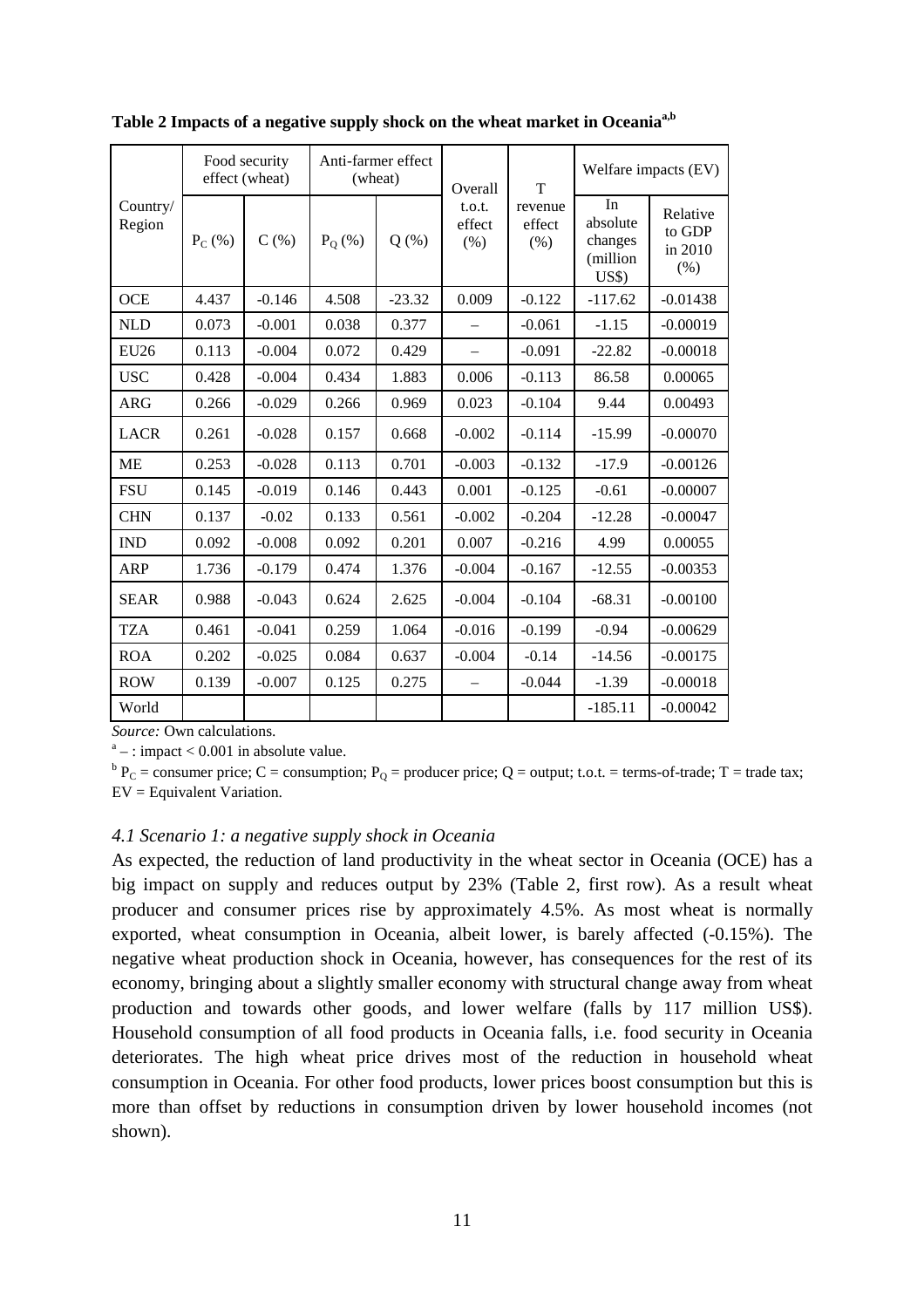Changes within one region impact other regions through changes in trade patterns and world prices (Table 2, second row and further). The reduction in wheat production and exports in Oceania pushes up the world price for wheat by 0.25%. This leads to higher consumer and producer prices in all regions, although the price increase differs per region. The higher prices induce farmers in other regions to increase production of wheat. The increase in production is greatest in the region with the highest price increase (Rest of South East Asia, SEAR) and lowest in India (IND). The production increases outside Oceania cannot prevent consumer price increases, which lead to lower levels of wheat consumption in all countries. The Netherlands (NLD) experiences only very little impact on wheat consumption, whilst wheat consumption among the Asian Rice Producers (ARP), where demand for wheat is relatively more responsive to a change in its price, is 0.18% lower. In summary, the negative wheat supply shock in Oceania, whilst boosting wheat production elsewhere, has a negative effect on food security in wheat across the globe.

Most regions experience welfare losses from the higher wheat prices, apart from the major net exporters of wheat, US and Canada (USC), Argentina (ARG) and India (Table 2, final two columns). The US and Canada, important wheat producers and exporters, experience the largest welfare gain in absolute terms (87 million US\$), whereas Oceania, struck by a harvest loss, experiences the biggest welfare loss (118 million US\$). The second and third biggest losers are Rest of South East Asia and the EU, big consumers of wheat, with losses of 68 million US\$ and 24 million US\$ (EU including Netherlands) respectively. Welfare changes relative to GDP in the baseline are small  $\ll 0.1\%$  in absolute value), but show that relative welfare gains (losses) are highest for Argentina (Oceania). In summary, a harvest loss in Oceania, whilst benefiting a few high income and emerging wheat exporting economies, has detrimental effects for the rest of the world, including poor countries.

#### *4.2 Scenario 2: introducing an export tax on wheat by India*

 $\overline{a}$ 

The higher world price for wheat increases the domestic price for the Indian consumer by 0.092% and reduces wheat consumption by 0.008% (Table 2). India's status as a large exporting country affords it the opportunity to introduce an export tax to protect domestic prices in the face of rising world prices. In the export tax simulation, a destination-generic export tax of 1.15% on wheat by India ensures that the domestic supply price for wheat is maintained at the same level as before the negative supply shock in Oceania. The incremental impact of the introduction of the export tax for India and the other regions is presented in Table 3.

The Indian export tax on wheat offsets the increase in the consumer price brought about by the supply shock to wheat in Oceania, such that wheat consumption returns to its pre-shock level (Table 3, first row). However, producer prices fall by approximately the same amount as consumer prices which leads to an 'anti-farmer' effect of reducing wheat production. The terms-of-trade effect and trade tax revenue effect for India are negligible due to the small size

<sup>&</sup>lt;sup>9</sup> Whilst these changes are reported for the average consumer, the effect of the price change depends on the income of the household and associated consumption behaviour. Households with low incomes spend a larger portion of their income on food and particularly on grains. Changes in the prices of food can therefore have significant consequences for those living on or near the poverty line.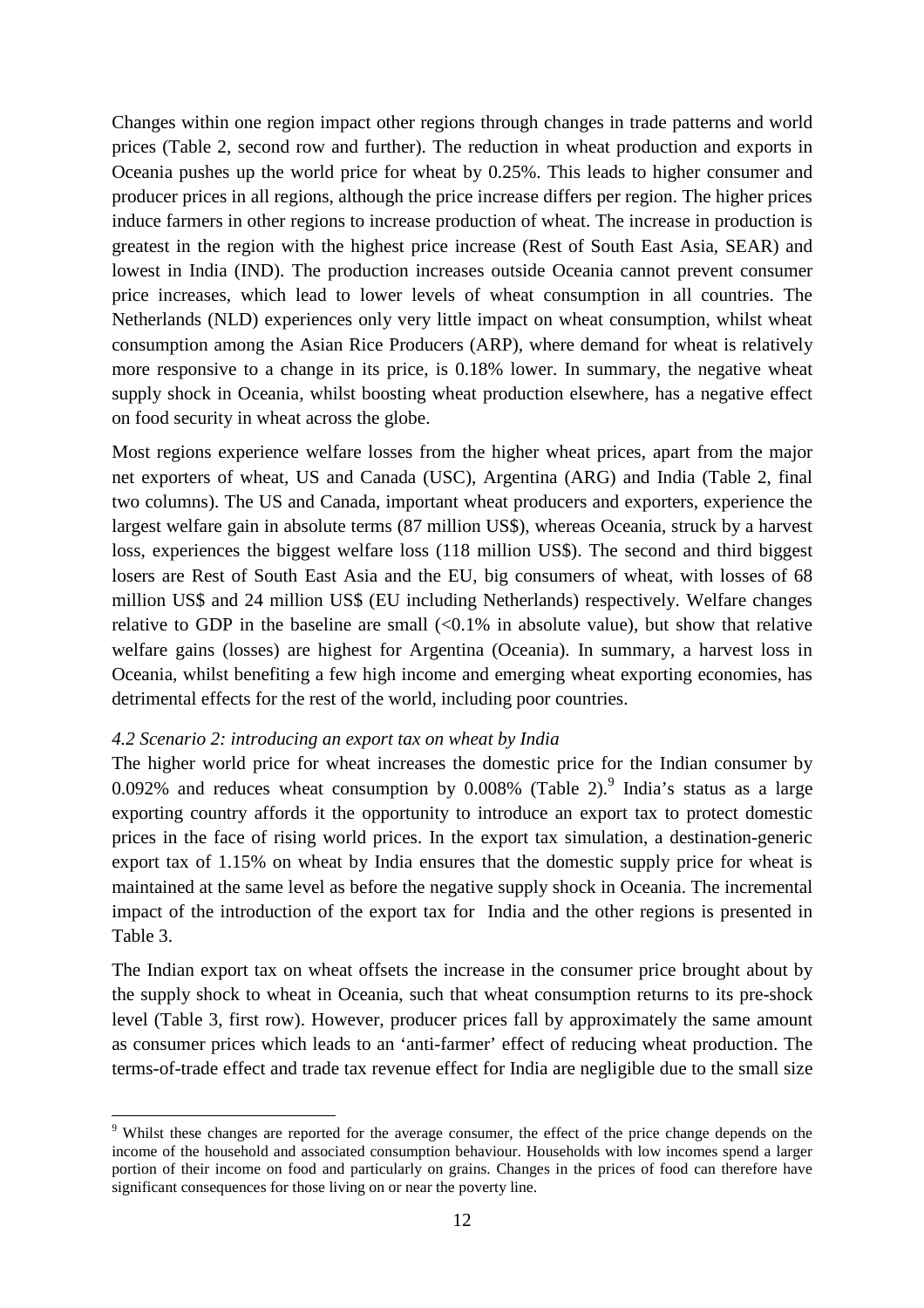of the export tax imposed on wheat. The introduction of the export tax on wheat brings about a small amount of structural change in India, with contracting wheat and manufacturing sectors and expansions in other sectors, resulting in a slightly bigger economy and higher overall welfare (rises by 6 million US\$). On balance, factor returns increase, causing household incomes to rise by more than the rise in the consumer price level (not shown), as a result of which household consumption of all food items is slightly higher than before. As the export tax on wheat enhances overall food security (in wheat and in other food items) and enhances overall welfare, it is clear why India or for that matter any other large grain exporter, would introduce an export tax to insulate its economy from rising world prices.

| Country/<br>Region | Food security<br>effect (wheat) |                          | Anti-farmer effect<br>(wheat) |          | Overall                  | T                         | Welfare impacts<br>(EV)                       |                                       |
|--------------------|---------------------------------|--------------------------|-------------------------------|----------|--------------------------|---------------------------|-----------------------------------------------|---------------------------------------|
|                    | $P_C$ (pp)                      | $C$ (pp)                 | $P_Q$ (pp)                    | $Q$ (pp) | t.o.t.<br>effect<br>(pp) | revenue<br>effect<br>(pp) | In<br>absolute<br>changes<br>(million<br>US\$ | Relative<br>to GDP<br>in 2010<br>(% ) |
| <b>IND</b>         | $-0.091$                        | 0.009                    | $-0.092$                      | $-0.205$ |                          |                           | 6.44                                          | 0.00071                               |
| <b>NLD</b>         | 0.005                           |                          | 0.003                         | 0.027    | $\overline{\phantom{0}}$ |                           | $-0.03$                                       |                                       |
| <b>EU26</b>        | 0.007                           | $\overline{\phantom{0}}$ | 0.005                         | 0.027    | $\overline{\phantom{0}}$ | $\overline{\phantom{0}}$  | $-1.04$                                       | $-0.00001$                            |
| <b>USC</b>         | 0.028                           |                          | 0.027                         | 0.116    |                          |                           | 5.63                                          | 0.00004                               |
| <b>ARG</b>         | 0.026                           | $-0.003$                 | 0.026                         | 0.093    | 0.002                    | $\equiv$                  | 0.88                                          | 0.00046                               |
| <b>LACR</b>        | 0.018                           | $-0.002$                 | 0.011                         | 0.046    |                          |                           | $-1.14$                                       | $-0.00005$                            |
| <b>ME</b>          | 0.025                           | $-0.003$                 | 0.011                         | 0.068    | $\overline{\phantom{0}}$ |                           | $-1.01$                                       | $-0.00007$                            |
| <b>FSU</b>         | 0.011                           | $-0.001$                 | 0.011                         | 0.034    | $\overline{\phantom{0}}$ |                           | 0.01                                          |                                       |
| <b>CHN</b>         | 0.005                           | $-0.001$                 | 0.005                         | 0.023    |                          |                           | $-0.41$                                       | $-0.00002$                            |
| <b>ARP</b>         | 0.061                           | $-0.006$                 | 0.017                         | 0.048    | $\overline{\phantom{0}}$ | $\overline{\phantom{0}}$  | $-0.14$                                       | $-0.00004$                            |
| <b>SEAR</b>        | 0.066                           | $-0.003$                 | 0.042                         | 0.175    | —                        | $\overline{\phantom{0}}$  | $-0.98$                                       | $-0.00001$                            |
| <b>OCE</b>         | 0.055                           | $-0.002$                 | 0.055                         | 0.097    | 0.001                    |                           | 1.99                                          | 0.00024                               |
| <b>TZA</b>         | 0.415                           | $-0.038$                 | 0.224                         | 0.835    | $-0.017$                 | $\overline{\phantom{0}}$  | $-0.94$                                       | $-0.00629$                            |
| <b>ROA</b>         | 0.013                           | $-0.002$                 | 0.005                         | 0.040    |                          |                           | $-0.79$                                       | $-0.00010$                            |
| <b>ROW</b>         | 0.010                           |                          | 0.010                         | 0.021    |                          |                           | $-0.08$                                       | $-0.00001$                            |

**Table 3 Incremental impacts of an export tax on wheat by Indiaa,b,c,d** 

*Source:* Own calculations.

 $a<sub>a</sub>$ : impact < 0.001 in absolute value.  $-$ : impact < 0.00001 in absolute value.

 ${}^{\text{b}}P_{\text{C}}$  = consumer price; C = consumption; P<sub>Q</sub> = producer price; Q = output; t.o.t. = terms-of-trade; T = trade tax; EV = Equivalent Variation.

 $c$  pp = percentage points (difference between two percentages).

<sup>d</sup> Results are presented in differences from the supply shock results (scenario 1, Table 2).

India's action however negatively affects food security in wheat and positively affects wheat production in other regions in the world (Table 3, second row and further). These changes are brought about by a rise in the price of wheat exports from India (by 1.07 percentage points, pp), yielding an increase in the world price for wheat of 0.25pp relative to the supply shock (scenario 1). India's reaction can be seen as 'exporting price instability' by taking protectionist measures. This can have disastrous consequences for importing countries that are highly dependent on food imports. Consider for example Tanzania (TZA): whilst farmers in Tanzania increase wheat output by 0.84pp, wheat consumption falls by 0.04pp due to a relatively large rise in the consumer price for wheat (rises by 0.42pp).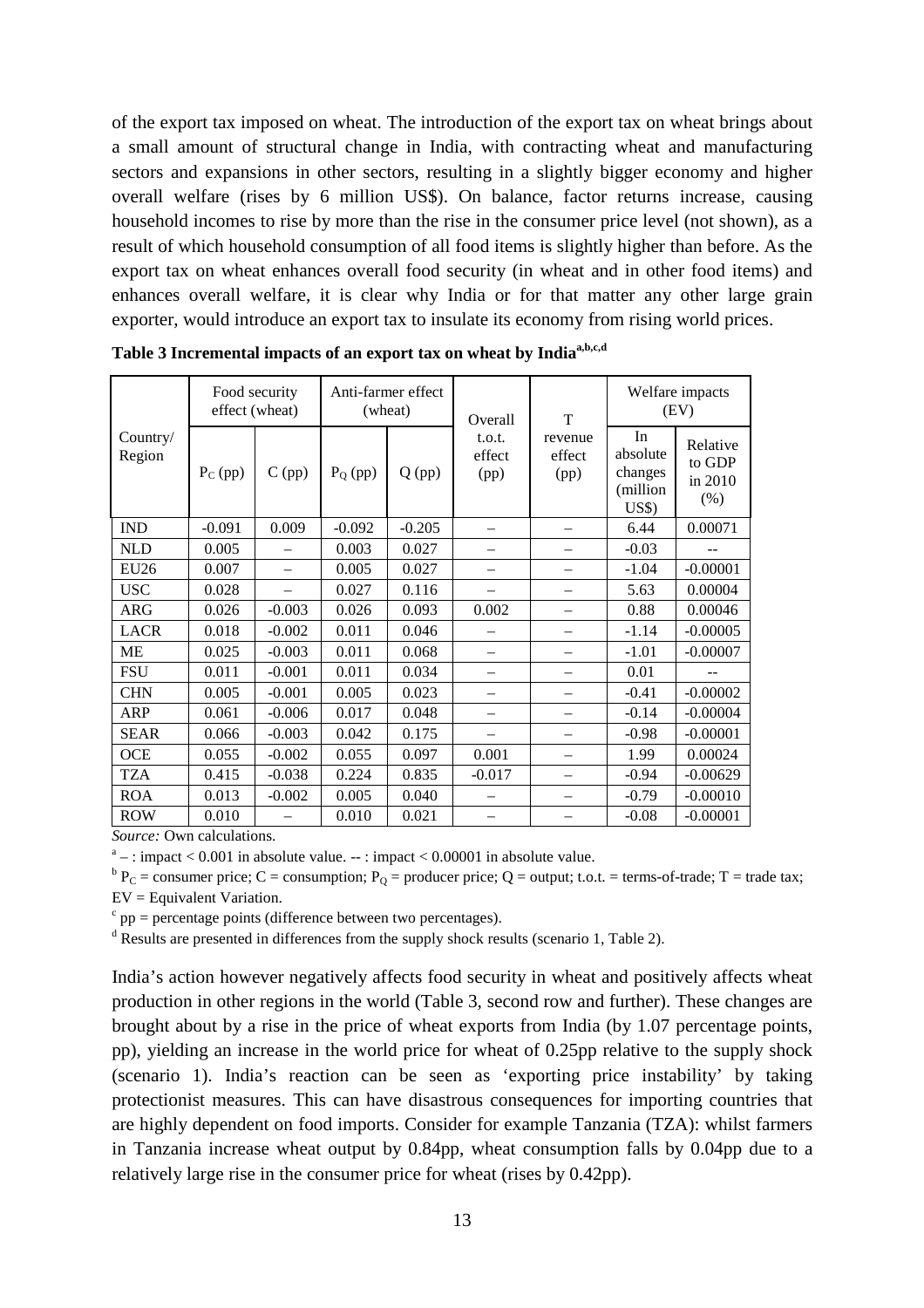The general pattern of welfare changes (Table 3, final two columns) is one of gains for the major net exporters of wheat and losses for net importers. Specifically, India, which imposes the export tax, the US and Canada and Oceania, big wheat producers and exporters, experience the greatest welfare gains, whereas Rest of Latin America and Caribbean (LACR), EU26 and the Middle East (ME) experience the greatest losses in absolute terms. Welfare changes relative to GDP in the baseline are small (<0.007% in absolute value), but show that relative gains (losses) are highest for Argentina (Tanzania). These results imply that the negative food security (and terms-of-trade) effects outweigh the positive farmer effect in Tanzania. It shows that high food prices combined with trade measures can have a detrimental impact on poor countries.<sup>10</sup>

#### *4.3 Scenario 3: introducing a reduction in import tariffs on wheat by Tanzania*

In the import tariff simulation, a 1.18% source-generic reduction in import tariffs on wheat by Tanzania ensures that the domestic supply price for wheat is maintained at the pre-shock level.<sup>11</sup> Tanzania has no significant influence on the world price of wheat, because it is a 'small country' with its wheat imports representing only 0.5% of global wheat imports. The world price of wheat rises by only 0.004pp relative to the export tax scenario (scenario 2) and so the impacts on other countries are negligible. We thus suffice with a discussion of the domestic impacts in Tanzania following a reduction in import tariffs by Tanzania. We report the results in differences from the export tax scenario (including the supply shock), i.e. scenario 2.

The results show that the reduction in import tariffs (and in some cases subsidisation of imports) is effective in almost returning wheat consumption to pre-shock levels. The domestic consumer price falls by 0.887pp which boosts consumption of wheat by 0.069pp. However in the face of falling producer prices (by 0.483pp), Tanzanian farmers now lower production (by 1.734pp). In addition to this negative effect on output, Tanzania's terms-oftrade and its trade tax revenues slightly worsen (fall by 0.009pp and 0.004pp respectively). The economy of Tanzania is shown to contract slightly, with lower household and government expenditures and investments. Exports and wheat imports are higher, and all other imports are lower. The reduction in household income results in a deterioration in consumption of other food items. Food security in Tanzania only slightly improves following the reduction in import tariffs on wheat; households are almost as food insecure as after India's response to the negative supply shock in the wheat sector in Oceania (scenario 2). Overall, Tanzania experiences a welfare loss of 0.32 million US\$, a relatively big loss compared to the other regions in our model. Most of the loss can be traced back to a terms-of-

 $\overline{a}$ 

 $10$  The results seem to suggest that overall, the world is slightly better off if India imposes an export tax on wheat when worldwide wheat prices are rising due to a negative event (i.e. a negative supply shock). It remains to be seen if this conclusion, representative of a second-best world with protected wheat markets, holds compared to the first-best solution of fully liberalised trade in wheat.

 $11$  As Tanzania's import tariffs on wheat from certain source regions were already zero, imports from these regions (NLD, LACR, FSU, CHN, ARP, SEAR) will be subsidised in this scenario. It is also important to note that, since Tanzania's lowering of import tariffs on wheat slightly increases the demand for wheat on the world market, India has to increase its export tax on wheat by slightly more (0.018pp) so as to counterbalance the steeper rise in the world price of wheat. Due to the incremental setup of the scenario design this effect is included and (marginally) influences the results.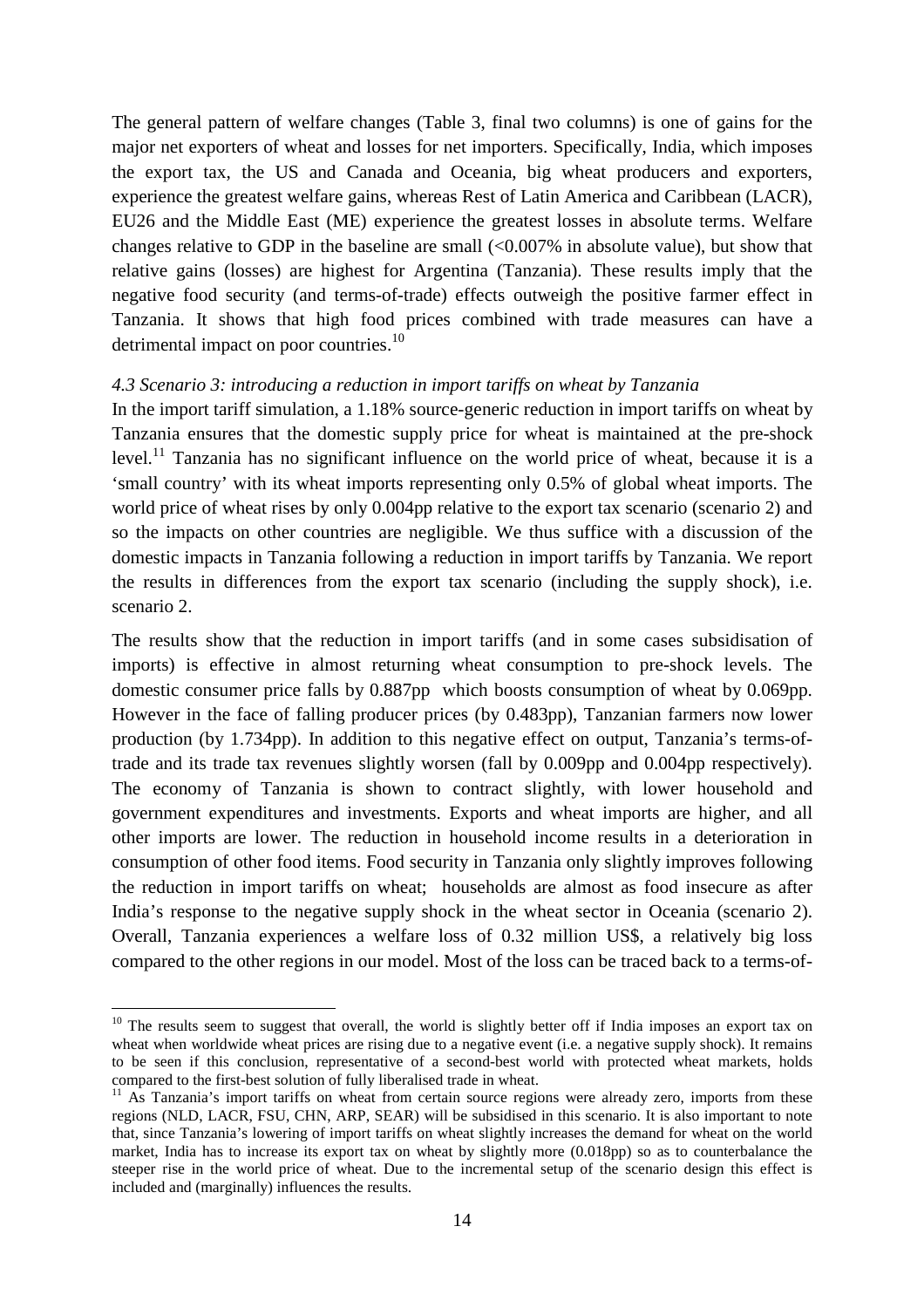trade loss on food processing, a sector which uses wheat intensively as an intermediate input. Lower input costs for wheat allow this sector to produce and export more, at lower prices. However, the lower input costs arise from a reduction in import tariffs on wheat by Tanzania, not from a reduction in real costs as measured by the world price. Whilst food processing in Tanzania benefits, the country as a whole is worse off.

The welfare loss for Tanzania suggests that it is relatively costly for a small country such as Tanzania to unilaterally use trade policy (i.e. reducing import tariffs, and in some cases subsidising imports) so as to insulate its domestic market from rising world prices. The asymmetry with India, which has the means to do so by implementing an export tax, is clear. Moreover, if trade tax revenues were to fall more considerably than is the case for Tanzania, the poorest wheat importing countries may need support to find alternative sources of government revenues to finance much needed basic expenditures.



#### **Panel 1 Effects of a rising wheat price in a (non)-liberalised wheat market**

*Source:* Own calculations.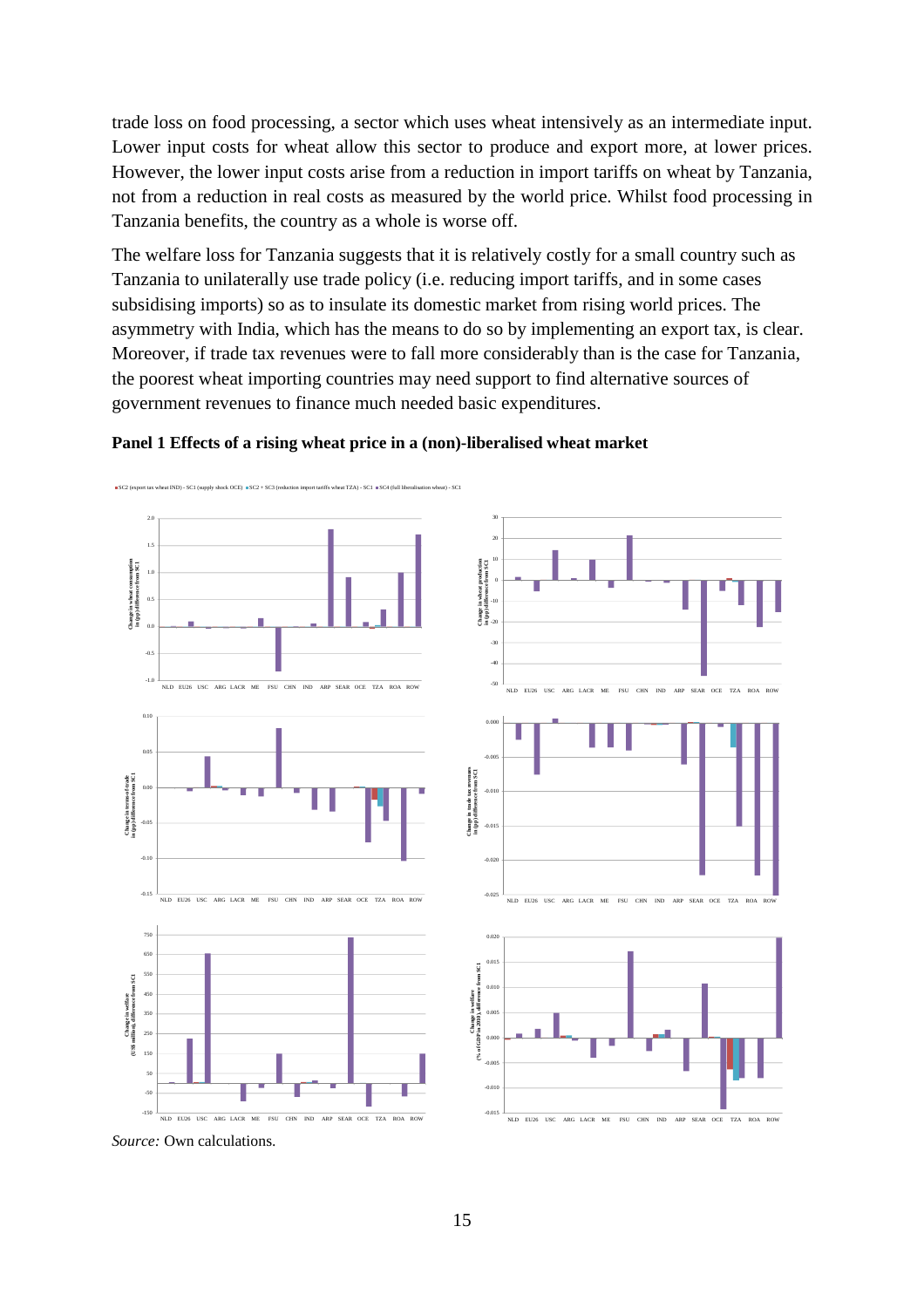#### *4.4 Scenario 4: full liberalisation of the wheat market*

A comparison of the impacts of the alternative trade policies of scenarios 2 and 3 with a full liberalisation policy of trade in wheat by all regions in the world (scenario 4) in response to a rising world price for wheat is presented in Panel 1. Results are presented in differences from the supply shock (scenario 1).

The results clearly show that full liberalisation has large effects on wheat consumption, production, terms-of-trade, trade tax revenues and welfare across the globe compared to what countries can achieve with isolated actions so as to soften domestic impacts of a rising world price for wheat. More wheat is produced at a lower cost (in line with comparative advantages), as a result of which the world price for wheat rises by less (half as much relative to scenario 2 and 3) and world food security in wheat and overall welfare improves. Oceania, Africa and all of Asia benefit from much higher consumption of wheat.<sup>12</sup> In India and Tanzania wheat consumption is also higher, suggesting that price increases in a fully liberalised wheat market are less harmful in terms of food security, under the conditions that all countries participate. Whilst wheat consumption in Africa and Asia is higher in a fully liberalised wheat market, wheat production in these regions falls to the benefit of US and Canada, Rest of Latin America and Caribbean and FSU, so that they become more dependent on wheat imports. Thus whilst food security in wheat is strengthened in the liberalisation scenario, food sovereignty in wheat and the aim of some countries to be self-sufficient in wheat is weakened, making countries more vulnerable to changes in the world market. Terms-of-trade effects are small, but typically follows the pattern of changes in wheat production. Unsurprisingly, trade tax revenues go down drastically if trade in wheat is liberalised, most notable in Africa, Asia (excl. India and China), the EU and the Rest of the World (including rest of North America and Europe) where tax revenues from traded wheat are relatively important. This is another reason why fully liberalising wheat markets may be politically difficult. However, welfare gains (and losses) of full liberalisation of wheat trade exceed that of the unilateral responses to the wheat supply shock many times. Rest of South East Asia, US and Canada, EU, the FSU, Rest of the World and India gain, whereas other regions lose out. Relative to GDP, Oceania, Africa and Asian Rice Producers are worst off. As anticipated, a fully liberalised wheat market fully transmits the negative supply shock, whereas with protectionist measures in place the negative supply shock would be felt less by Oceania. For Africa (and Asian Rice Producers) the result implies that the benefits for food security do not outweigh the losses in production, terms-of-trade and trade tax revenues, suggesting that they would need some time (and support) to adjust in case of wheat market liberalisation.

Some remarks regarding the results are justified. Firstly, the relatively small impacts of the first three scenarios is inherent to the scenario design as they incorporate (a) a relatively small supply shock (25% reduction in productivity of land used in the wheat sector in Oceania), (b) single country responses (of India and Tanzania employing trade measures) and (c) the

 $\overline{a}$ 

 $12$  The large reduction in FSU's wheat consumption can be explained by the fact that Russia is not a member of the WTO and faces relatively high tariffs on wheat exports in the EU. Due to the abolishment of all tariffs on wheat, FSU benefits from increased wheat exports into the EU. The resulting boom in wheat exports leads to Dutch Disease effects of rising domestic wheat prices and a fall in wheat consumption.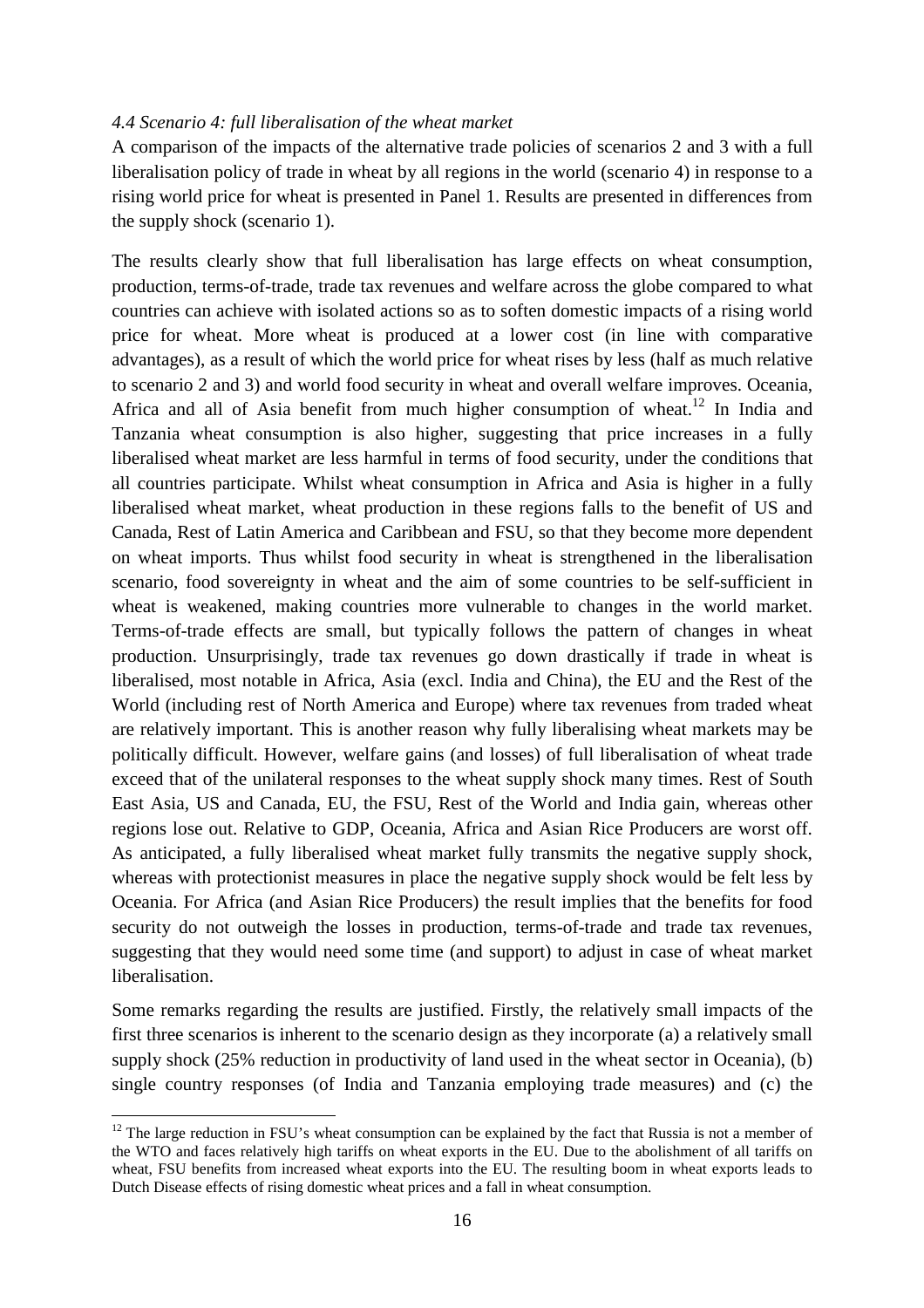results are shown for the long run situation, whereas agricultural production is less responsive in the short run, leading to higher prices. In reality, a negative supply shock in one region usually coincides with negative supply shocks in other regions (as they are often climaterelated). Similarly, trade policy actions of one country often spur reactions by other countries elsewhere in the world. Such combined events are likely to have a more significant impact on the world market for wheat. Martin and Anderson (2010) liken trade measures in world food markets to standing up in a crowd at a ballgame. If one person stands up, she will have a better view, but her action will trigger other people to stand up as well, giving her the same view as if she had remained seated. Secondly, we assume that in response to the adverse supply shock, India and Tanzania employ trade measures that fully offset the associated wheat price rise. In reality, countries may not go that far (for small importing countries like Tanzania there are obvious fiscal constraints). Incorporating a broader set of shocks and policy responses would not only necessitate making assumptions on what shocks to implement where and what trade policy reactions to implement and by whom, it would also complicate the analysis of domestic and global effects. Bouët and Laborde Debucquet (2010) employ scenarios that represent the extreme case of all net wheat exporting countries employing export taxes and all net wheat importing countries employing tariff reductions so as to keep the real domestic price of wheat constant, following a positive demand shock that causes the world price for wheat to rise (increase in the demand for wheat by oil exporting countries). Whereas the magnitude of effects is bigger in their analysis, the direction of effects is the same. Our analysis provides more detail at the country level in terms of the sources of welfare changes and thus complements their analysis.

#### **7. Conclusions**

We employed a world trade CGE model to analyse the impacts of trade policy responses to rising world food prices through a series of stylised experiments in the world market for wheat. The major findings of our analysis are as follows. Firstly, when global food prices rise, it is rational for large net exporting countries to implement export taxes because – despite a negative impact on farmers – it has a positive effect on food security, terms- oftrade and, potentially, trade tax revenues so that overall welfare is likely to improve. Secondly, by doing so large exporting countries in essence 'export price instability' to the rest of the world causing world food prices to rise further. This is to the detriment of net importing countries, who lose in terms of food security, terms-of-trade and overall welfare, despite a positive impact on farmers. Thirdly, net food importing countries have limited means to react, as they are constrained by fiscal limits to reduce tariffs or subsidise imports and, in case of large countries, associated negative terms-of-trade effects. Adding up the negative impact of reducing import tariffs on domestic farmers, such measures are likely to result in welfare losses for net importing countries, even though food security in food items targeted by the reductions in import tariffs may improve. Such negative impacts are especially problematic for poor countries in Africa, and they may need additional sources of financing for basic needs. Fourthly, our analysis suggests that liberalising agricultural trade mitigates food price volatility and contributes to food security. Liberalisation leads to higher levels of production and consumption of food at lower cost, and higher levels of global welfare. However, impacts across regions are highly uneven, with benefits accruing to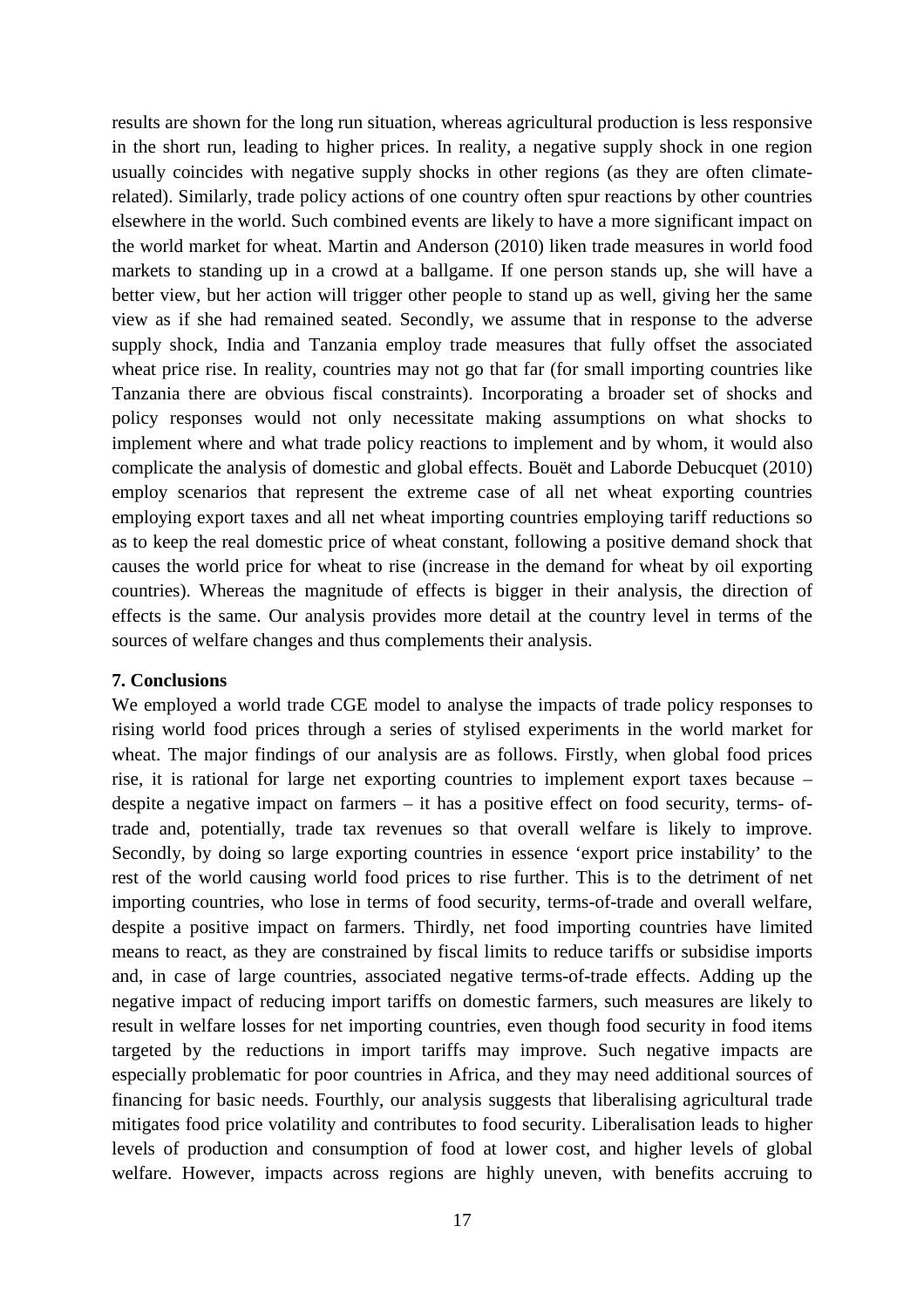regions that have a comparative advantage in food production (major food producers and exporters) at a cost of regions that are at a comparative disadvantage. Notably, with respect to wheat, we find that production shifts away from Asia and Africa so that they become more dependent on wheat imports. This undermines their food sovereignty in wheat and aims to be self-sufficient, making them more vulnerable to changes in the world market. Combined with the, often drastic, losses in trade tax revenues this will make full liberalisation of agri-food markets politically difficult to implement. If it were to happen, net importers, especially poor countries in Africa, would need some time (and support) to adjust. Finally, our analyses shows that changes in food prices are not the only determinant of food security. The effect of trade policy on household income is shown to matter as well, through the effect of economy wide changes on factor returns.

Policy recommendations are as follows. Our analysis suggests that further WTO-led liberalisation of agricultural markets via a completion of the Doha round is advisable from the perspective of food security and mitigating price volatility. The implied structural changes in the world economy, and accompanying weakening of food sovereignty and selfsufficiency for certain regions, makes some regions more vulnerable to changes in the world economy. This necessitates good safeguard mechanisms. Moreover, as import tariff barriers are lowered, poor net importing countries, notably in Africa, that have limited financial resources need time and support to adjust. In order to diminish the use of trade policy measures in response to rising world food prices, concerted action preferably at the WTO forum is required. Referring to the analogy of the behaviour in world food markets to that observed during a ballgame: individually it does not pay off to sit down, only a concerted effort to remain seated will maintain a good view for all and avoid the cost of standing. Whilst the WTO is stringent on the use of import tariffs, export measures such as taxes are allowed, and are unlikely to be abolished in the face of, albeit temporary, benefits to large exporters. Making explicit the impacts and trade-offs of using export measures and the retaliatory and counter-retaliatory actions that are triggered by them, should provide an incentive to clarify and sharpen the rules regarding export measures in the WTO. An ongoing discussion of the situation in markets should further help restore trust in the multilateral trading system, which, in the end is so crucial for many food insecure countries.

Further research should focus on (1) extending our analysis to other grain markets (most importantly rice and maize) and (2) improving the measure of food (wheat) security, distinguishing different types of households (e.g. poor versus rich, rural versus urban, farmers versus rural labourers, large scale farmers versus smallholders) and what it implies for nutrient intake so as to be able to identify potential nutrient and health impacts.

#### **Acknowledgements**

The authors are very grateful to Marijke Kuiper, Siemen van Berkum, Jeroen Rijniers, Henk Massink, Hans van den Heuvel, Krijn Poppe, and anonymous referees for their useful comments and advice. The usual disclaimer applies. We acknowledge financial support from the Ministry for Economic Affairs, Agriculture and Innovation of the Netherlands (BO-10- 009-001), which had no involvement in the research.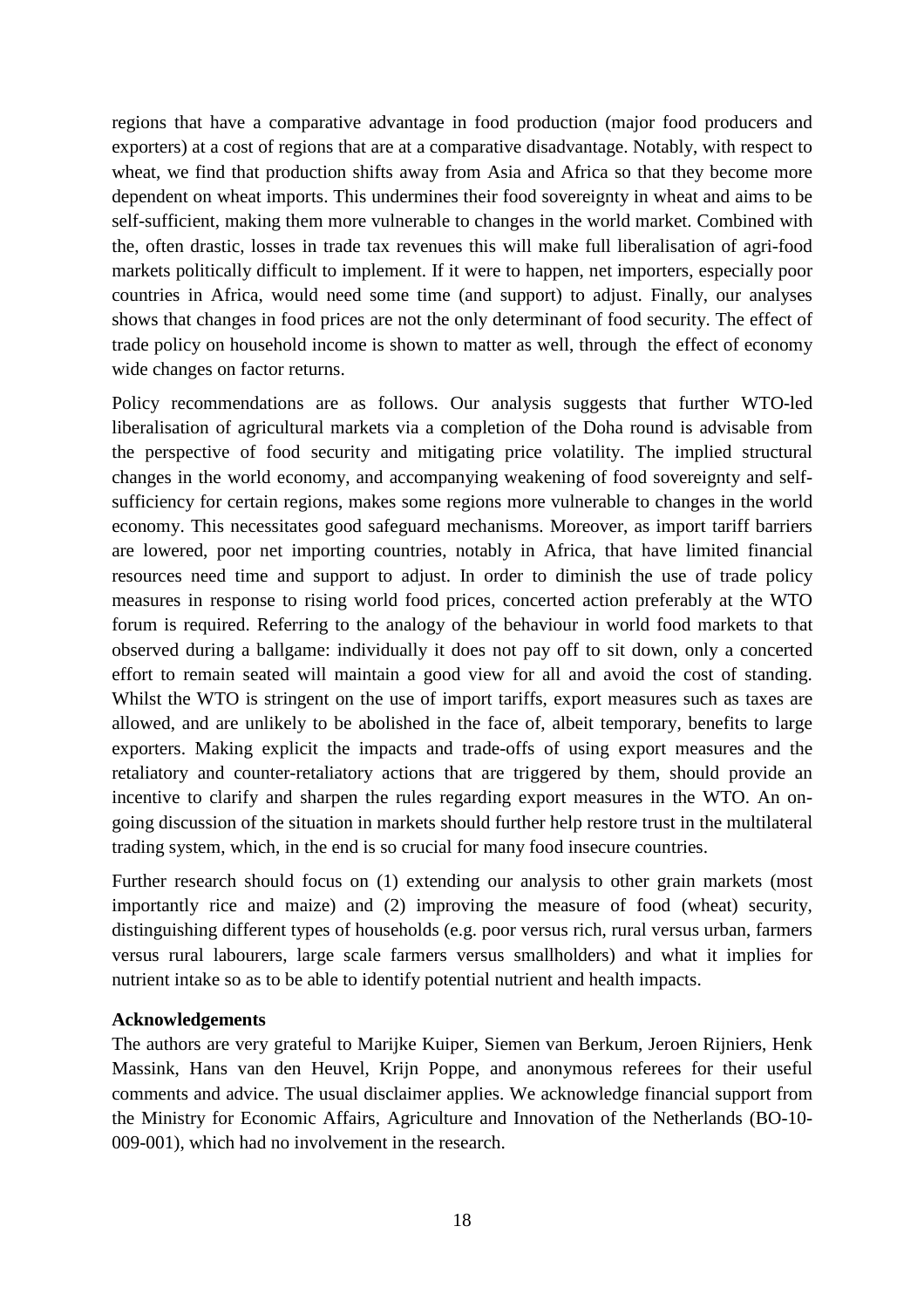### **References**

Abbott, P.C., Hurt, C., Tyner, W.E., 2008. What's driving food prices?, Issue Report, Farm Foundation, Oak Brook, Illinois.

Anderson, K., 2009. Reducing trade distortions could ease food price volatility. Vox Research-based policy analysis and commentary from leading economists. Available at: http://www.voxeu.org/index.php?q=node/4200 [Accessed March, 21, 2011].

Bouët, A., Laborde Debucquet, D., 2010. The economics of export taxation in a context of food crisis: A theoretical and CGE-approach contribution. IFRPI Discussion Paper 00994, International Food Policy Research Institute (IFPRI), Washington, DC.

DEFRA, 2010. Annex 3: Export restrictions on food over 2007/08: An analysis of their impact and evaluation of policy options, in: The 2007/08 agricultural price spikes: causes and policy implications. Department for Environment, Food and Rural Affairs (DEFRA), London.

Demeke, M., Pangrazio, G., Maetz, M., 2009. Country responses to the food security crisis: Nature and preliminary implications of the policies pursued. Food and Agriculture Organization (FAO) of the United Nations, Rome.

Dollive, K., 2008. The impact of export restraints on rising grain prices. Office of Economics Working Paper no. 2008-08-A, U.S. International Trade Commission, Washington, DC.

Headey, D., 2010. Rethinking the global food crisis: The role of trade shocks, Food Policy 36: 136- 146.

Hertel, T.W. (ed), 1997. Global Trade Analysis: Modelling and Applications. Cambridge University Press, Cambridge.

Hertel, T.W., Preckel, P.V., Reimer, J.J., 2001. Trade policy, staple food price variability, and the vulnerability of low-income households. Prepared for presentation at the Fourth Annual Conference on Global Economic Analysis, June 27-29, 2001, Purdue University, Purdue.

Karapinar, B., Häberli, C. (eds), 2010. Food crises and the WTO: World Trade Forum. Cambridge University Press, Cambridge, UK.

Keeney, R., Hertel, T.W. (2005). GTAP-AGR: A framework for assessing the implications of multilateral changes in agricultural policies. GTAP Technical Paper No. 24.

Kim, J., 2010. Recent trends in export restrictions. OECD Trade Policy Working Papers No. 101, OECD Publishing, Organisation for Economic Co-operation and Development (OECD), Paris.

Krugman, P.R., Obstfeld, M. (eds), 1994. International economics: theory and policy, Third Edition, HarperCollins College Publishers, New York.

Martin, W., Anderson, K., 2010. Trade distortions and food price surges. Paper for the World Bank-UC Berkeley Conference on Agriculture for Development – Revisited, October 1-2, 2010, Berkeley.

Mitra, S., Josling, T., 2009. Agricultural export restrictions: Welfare implications and trade disciplines, IPC position paper, Agricultural and Rural Development Policy Series, International Food & Agricultural Trade Policy Council, Washington, DC.

OECD-FAO, 2010. OECD-FAO Agricultural Outlook 2010-2019. Organisation for Economic Cooperation and Development (OECD) and the Food and Agriculture Organization (FAO) of the United Nations, Geneva and Rome.

OECD-FAO, 2008. OECD-FAO Agricultural Outlook 2008-2017. Organisation for Economic Cooperation and Development (OECD) and the Food and Agriculture Organization (FAO) of the United Nations, Geneva and Rome.